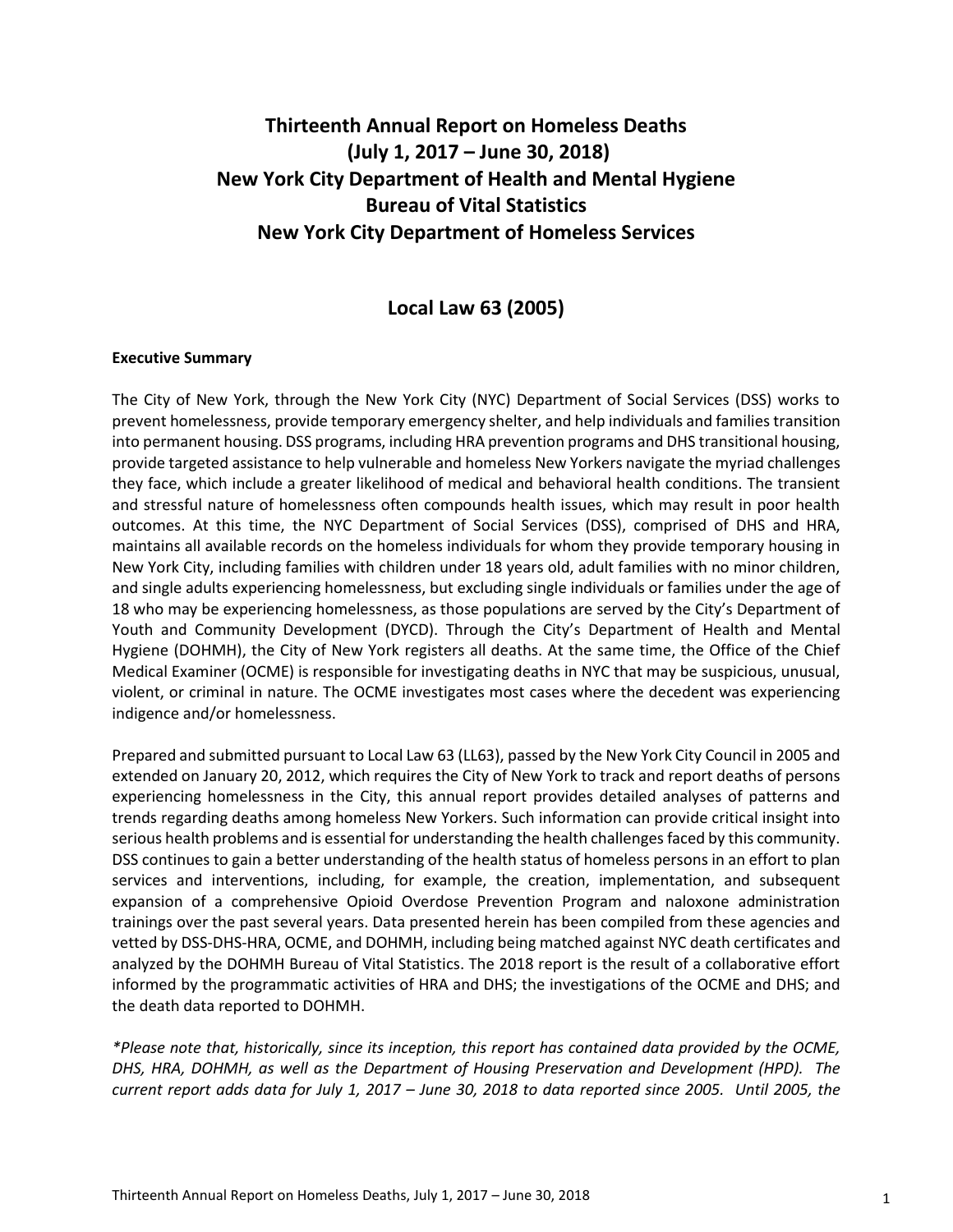*Department of Housing Preservation and Development (HPD) housed a limited number of homeless persons and provided data to this report. However, this HPD-adminsitered program no longer exists, so related HPD data are no longer included in the report.* 

#### **Summary**

 $\overline{\phantom{a}}$ 

For the period July 1, 2017 through June 30, 2018 (Fiscal Year 2018, FY18), there were 290 deaths among homeless individuals identified by DHS and OCME.<sup>1</sup> In FY18, the largest number (n=77; 27%) of deaths by quarter were reported in the first quarter (July 1-September 30, 2017). HRA separately reported 53 homeless deaths during FY18. Per Article 27-F of the New York State Public Health Law, which prohibits disclosure of information that could reasonably identify someone as having an HIV-related illness or AIDS, the LL63 report does not link HRA data to death certificates and does not report any identifiable information. As a result, findings from the two groups of deaths are reported separately.

**Death among Homeless Persons (excludes HRA data).** The number of deaths among homeless persons decreased by 7% in FY18 (n=290), compared to the number of deaths reported in FY17 (n=311).

Of the 290 deaths, the majority of deaths were among males (80%; n=231), and persons aged 45 to 64 (54%; n=157), as in prior years. Non-sheltered decedents accounted for almost half of decedents (45%; n=131); the remaining 159 deaths were among sheltered residents (although only a portion (39%; n=62) of those residents died *in shelter* versus other locations, as detailed below).

Location of death was categorized as those deaths occurring in a hospital, shelter, outdoors (see Table 1 in the Appendix) and all other places (including subway, abandoned buildings, friends' homes, etc.).

- Among all decedents, the majority of people died in hospital (51%; n=148). There were 35 deaths that occurred outdoors (12%) and 45 deaths at other locations (16%) in FY18. The number of outdoor deaths remained the same in FY18 (35) as FY17.
- Among sheltered residents, while the number of individuals who died in shelter remained essentially flat, the proportion who died in a shelter increased slightly in FY18 (39%; n=62) compared to FY17 (34%; n=59). Among sheltered residents, 80 (50%) died in a hospital, a 21% decrease from FY17 (58%; 101), and 5 (3%) died outdoors.
- Among non-sheltered decedents, 68 (52%) died in a hospital, similar to FY17 (50%; n=68) and 30 (23%) died outdoors, also similar to FY17 (21%; n=28). There were 12 (8%) deaths in other locations among sheltered residents compared to 33 (25%) among non-sheltered persons. Refer to Table 1 in appendix for definitions of outdoor and other place of deaths.
- While drug related deaths remained the leading cause of death among homeless persons, consistent with citywide and national trends, the number of deaths related to drug use decreased by 4% in FY18 (34%;99), compared to FY 17(33%; 103).
- For all deaths among homeless persons, the top five leading causes of death were drug-related (34%; n=99), heart disease (14%; n=42), accidents (excluding drug overdose) (12%; n=36), suicide (4%; n=11) and cancer (3%; n=9).
- The majority of deaths reported in this document were investigated by OCME (88%; n=254).

<sup>1</sup> For the thirteenth annual report, no HPD deaths were included in the report per LL63's definition that HPD clients must also be DHS clients.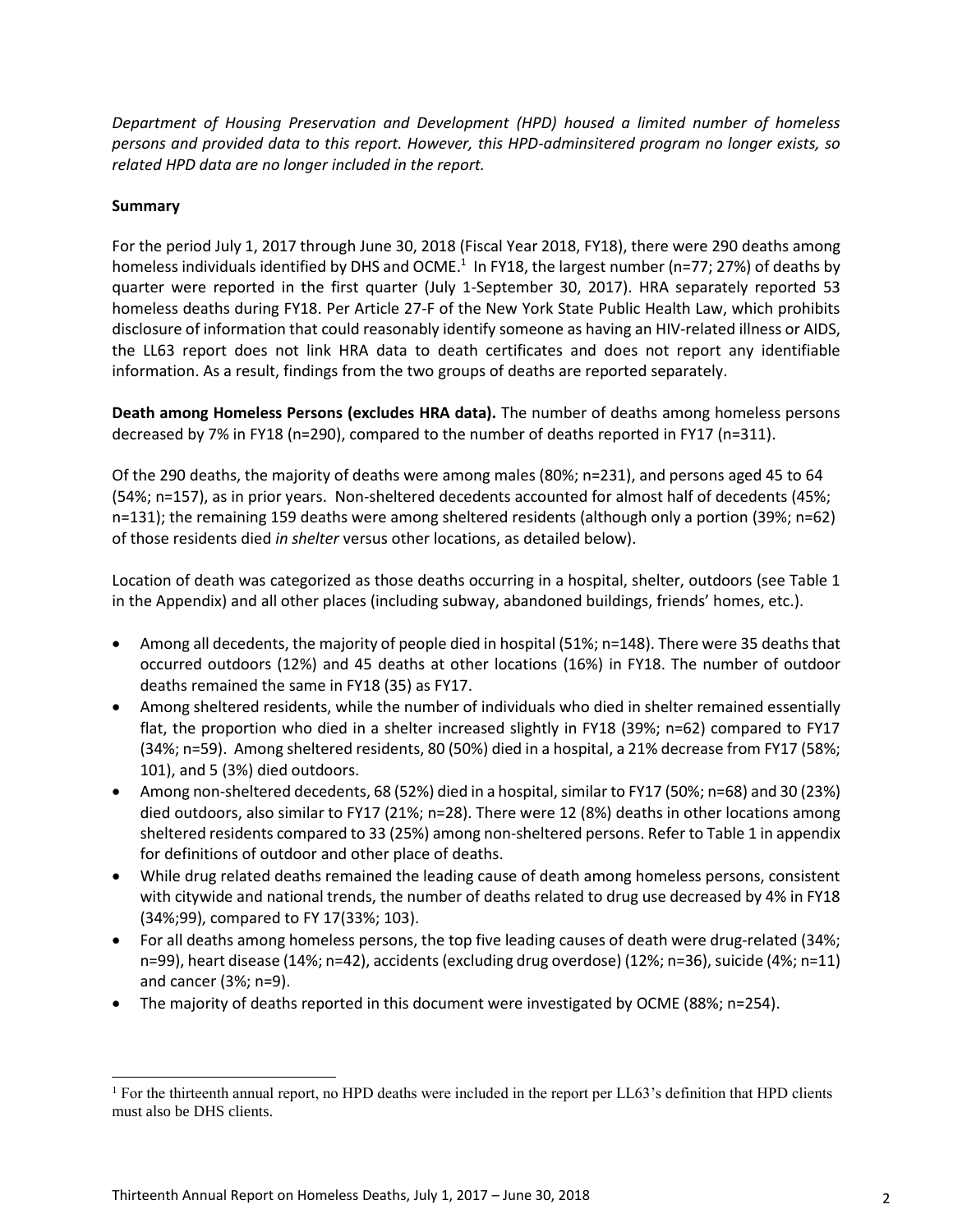**Homeless deaths reported by HRA.** There were 53 deaths reported by HRA in FY18; 15 less than in FY17, a 22% decrease. Among deaths reported in FY18, most were males (77%; 41) and between the ages of 45 and 64 (70%; 37). Most decedents died in HIV/AIDS Services Administration (HASA) housing (57%; n=30) and hospitals (40%; n=21).

# **Methods**

**Definition** LL63 defines, a "homeless person" as "a person who at the time of death did not have a known street address of a private residence at which he or she was known or reasonably believed to have resided." A "homeless shelter" is "(i) a residence operated by or on behalf of the Department of Homeless Services; (ii) an emergency residence operated by or on behalf of the Department of Social Services/Human Resources Administration which is available primarily for homeless persons with HIV or AIDS related illness; or (iii) a residence operated by or on behalf of the Department of Housing Preservation and Development to the extent that such residence houses clients of the Department of Homeless Services; provided, however that such term shall not include any residence that is available primarily for battered women." Note that since 2005, homeless persons were no longer housed at HPD facilities.

Table M1 describes the criteria used for sheltered and non-sheltered homeless decedents reported by DHS and OCME.

| <b>Sheltered decedent</b>                                                                                                                                                                                                                                                     | <b>Non-Sheltered decedent</b>                                                                                                                                                                                                                                          |  |  |  |  |  |  |
|-------------------------------------------------------------------------------------------------------------------------------------------------------------------------------------------------------------------------------------------------------------------------------|------------------------------------------------------------------------------------------------------------------------------------------------------------------------------------------------------------------------------------------------------------------------|--|--|--|--|--|--|
| A person who was a DHS shelter/ Safe Haven                                                                                                                                                                                                                                    | -A person who was homeless and was not a DHS                                                                                                                                                                                                                           |  |  |  |  |  |  |
| resident at the time of death or was a DHS                                                                                                                                                                                                                                    | shelter/Safe Haven resident at the time of death.                                                                                                                                                                                                                      |  |  |  |  |  |  |
| shelter resident within 30 days prior to death,                                                                                                                                                                                                                               |                                                                                                                                                                                                                                                                        |  |  |  |  |  |  |
| but intended to come back to the shelter/had                                                                                                                                                                                                                                  | - A deceased homeless person who was known to                                                                                                                                                                                                                          |  |  |  |  |  |  |
| not yet exited shelter to housing                                                                                                                                                                                                                                             | outreach team/ drop-in-center/ respite centers.                                                                                                                                                                                                                        |  |  |  |  |  |  |
| <b>Exclusion Criteria</b><br>Decedents placed in (based on case record)<br>permanent housing, skilled nursing facility,<br>hospice care, HASA housing (transitional<br>housing), or family reunification, are not<br>considered homeless and are excluded from this<br>group. | - OCME indicates a person is street homeless based<br>on on-site investigation (location where deceased<br>was found, appearance, personal hygiene etc.),<br>hospital reports or family confirmation, including<br>confirming none of the 'sheltered' criteria are met |  |  |  |  |  |  |

## **Table M1: Criteria for Shelter Residency Status**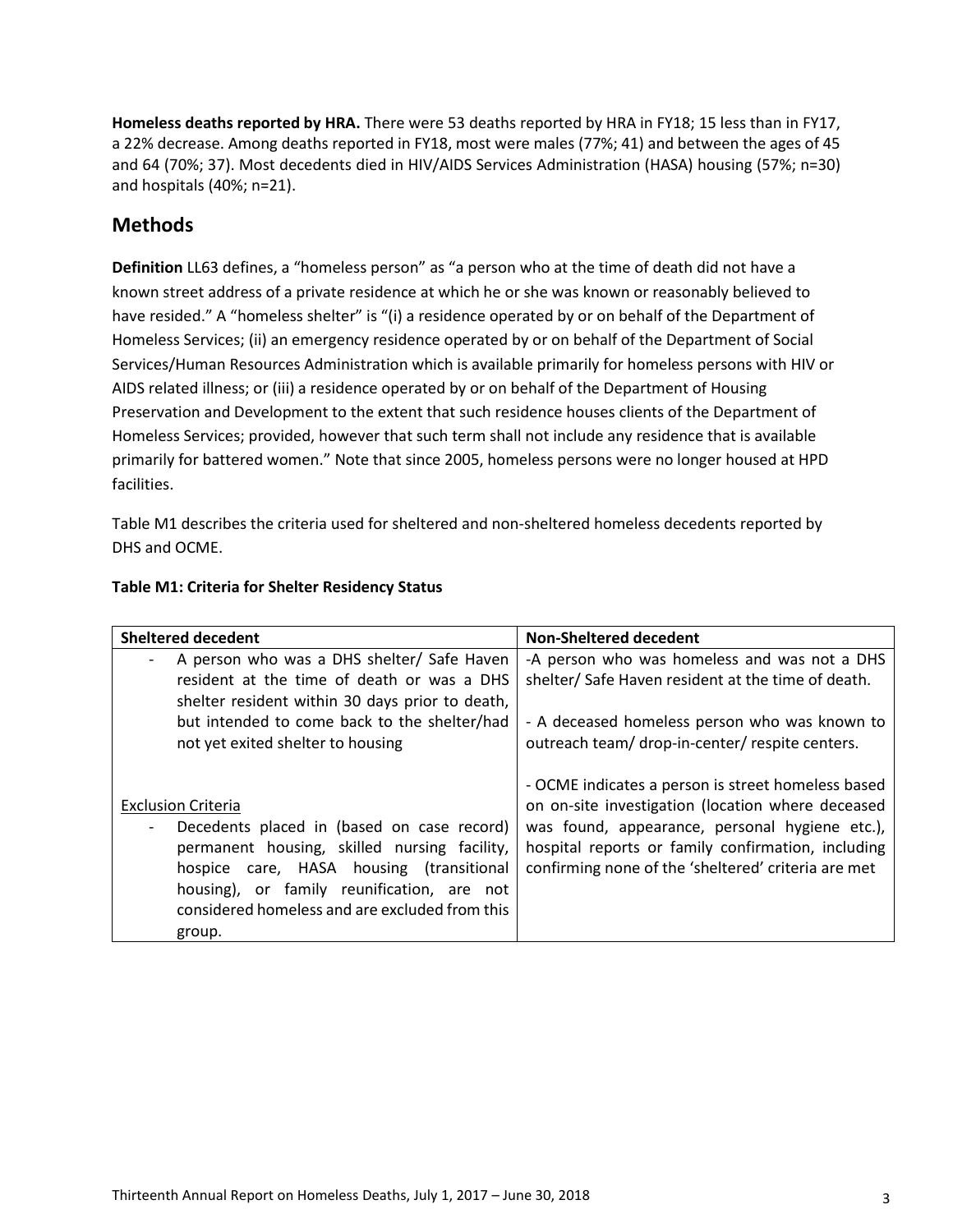#### **Data Collection and Analysis**

For FY18 DHS and OCME provided data on deaths among homeless persons. OCME is responsible for investigating NYC deaths that may be due to external causes. External causes of death are those which are not due to natural causes and include, but are not limited to, drug overdose, accidents, homicides, and suicides. Data presented herein were compiled from the agencies and matched against NYC death certificates and analyzed by the DOHMH Bureau of Vital Statistics.

The data consist of reported deaths among persons known to DHS; and autopsy reports from OCME. These reported deaths are validated and deduplicated. Article 27-F of the New York State Public Health Law prohibits disclosure of information that could reasonably identify someone as having an HIV-related illness or AIDS. As a result, HRA homeless deaths are reported separately from other homeless deaths.

Case reports from DHS, OCME, and HRA were compiled and analyzed to describe characteristics and trends. Only DHS and OCME case reports were matched against NYC DOHMH Vital Statistics death certificates as homeless persons are no longer provided housing by HPD. DOHMH followed up with agencies to obtain any missing data elements. Some cases determined not to meet the LL63 homeless case definition were removed from the annual report.

The LL63 report provides trends in the number of deaths by shelter status, OCME investigation status, and location of death, as well as by demographic factors such as age and sex. The report also provides data on the leading cause of death. The cause of death is reported on the death certificate as text fields which are then coded by the Center for Disease Control's National Center for Health Statistics' Supermicar software which classifies conditions according to the International Classification of Disease (ICD) published by the World Health Organization. Standardized code allow for national and international comparisons. A single underlying cause is assigned based on the reported chain of events leading to death. See below for a table describing terminology used in this report to refer to drug-related deaths.

| <b>Terminology for Drug-Related Deaths</b> |                                                                          |                                  |  |  |  |  |  |  |  |  |  |
|--------------------------------------------|--------------------------------------------------------------------------|----------------------------------|--|--|--|--|--|--|--|--|--|
|                                            | <b>Drug-Related</b>                                                      |                                  |  |  |  |  |  |  |  |  |  |
|                                            | Umbrella term to describe underlying cause of deaths due to Chronic Drug |                                  |  |  |  |  |  |  |  |  |  |
|                                            | Use and Accidental Drug Overdose                                         |                                  |  |  |  |  |  |  |  |  |  |
|                                            | <b>Chronic Drug Use</b>                                                  | <b>Accidental Drug Overdose</b>  |  |  |  |  |  |  |  |  |  |
| <b>Definition</b>                          | Chronic drug use                                                         | Accidental drug overdose         |  |  |  |  |  |  |  |  |  |
| <b>ICD 10</b>                              | Mental and behavioral disorders due to                                   | Accidental (unintentional) drug- |  |  |  |  |  |  |  |  |  |
| terminology                                | the use of psychoactive substance                                        | poisoning                        |  |  |  |  |  |  |  |  |  |
|                                            | excluding alcohol and tobacco                                            |                                  |  |  |  |  |  |  |  |  |  |
| ICD 10 codes                               | F11-F16, F18-19<br>X40-X42, X44                                          |                                  |  |  |  |  |  |  |  |  |  |
| <b>Manner of Death</b>                     | Natural                                                                  | Accidental                       |  |  |  |  |  |  |  |  |  |

#### **Table M2: Terminology for Drug Related Deaths**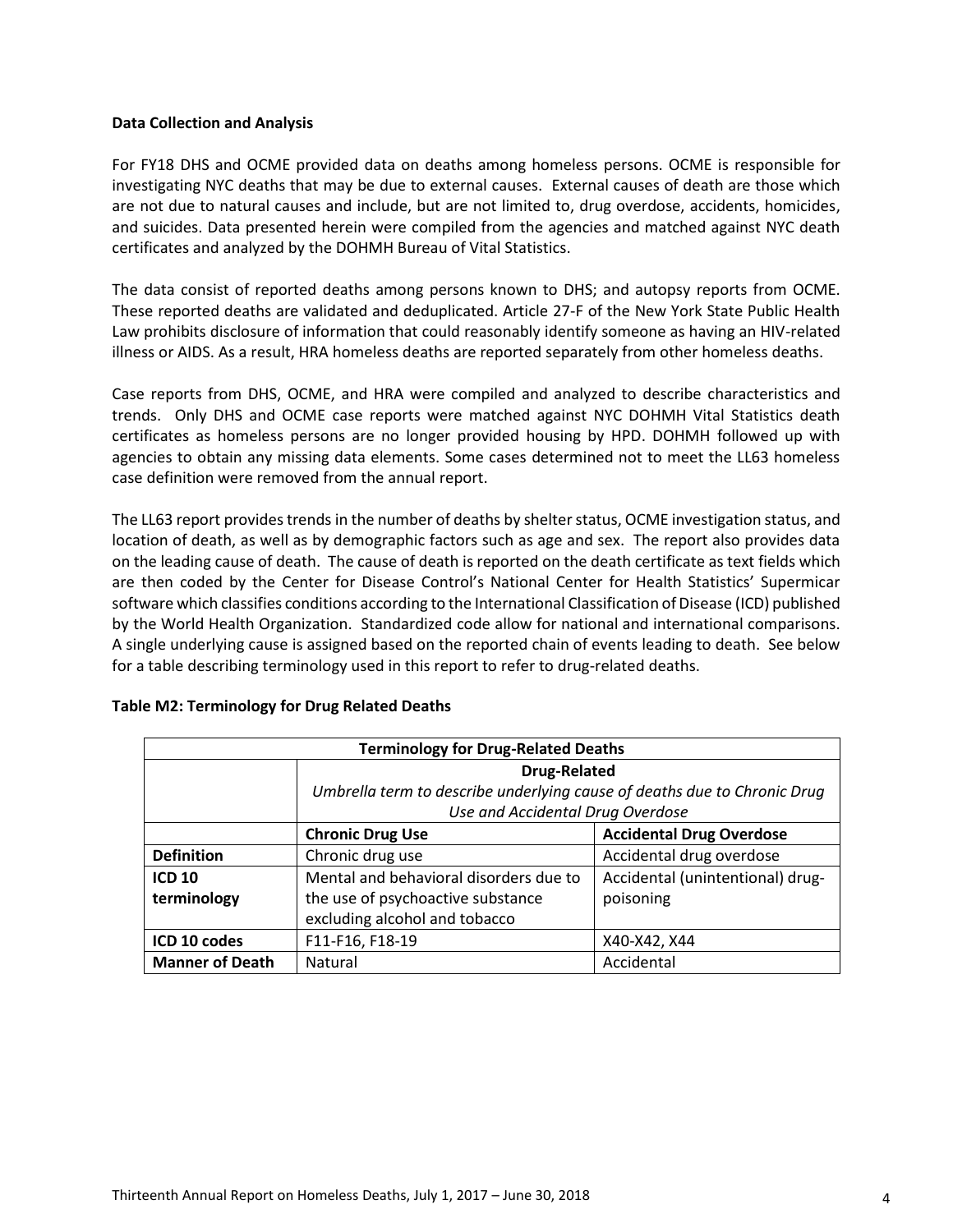## **Results**

Overall, there were 290 deaths among homeless persons in NYC reported by DHS and OCME, representing a decrease of 7% in the overall number of deaths compared to FY17.

#### **Trend in the Number of Deaths**



**Figure 1. Deaths of Homeless Persons by Reporting Agency and Year, July 1, 2005 - June 30, 2018**

The number of non-HRA homeless decedents has ranged between 125 in FY07 and 311 in FY17 (Figure 1). The highest number of deaths in one month of the fiscal year was 32 and in January 2018. The quarter with the highest number of deaths (n=77) was the first (July 1-September 30, 2017) (Table 2).



**Figure 2. Percent of Homeless Decedents Reported by DHS and OCME Investigated by OCME, July 1, 2005 – June 30, 2018**

OCME investigated the majority of homeless deaths (88%; n=254), consistent with previous years (81-91%) (Figure 2). Among the 159 sheltered decedents, 82% (n=131) were investigated by OCME, and among the non-sheltered decedents 94% (n=123) were investigated by OCME (Table 2).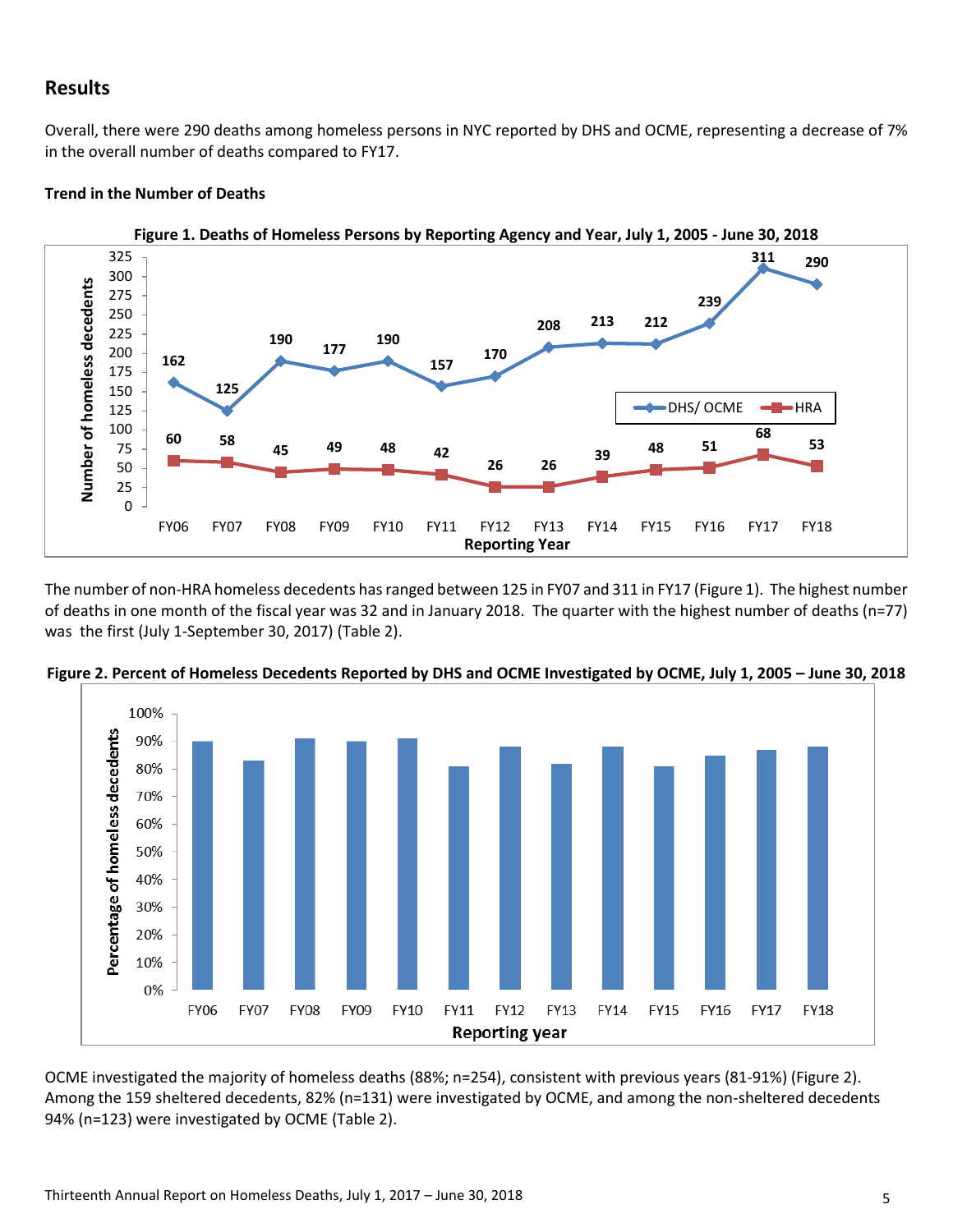

### **Figure 3. Percent of Homeless Decedents Reported by DHS and OCME by Shelter Residency Status, July 1, 2005 – June 30, 2018**

### **DHS and OCME reported decedents**

Of the 290 deaths, 55% (n=159) of decedents were sheltered and 45% (n=131) were non-sheltered (Figure 3, Table 2). The percentages of homeless deaths in FY18 remained similar for both sheltered and non-sheltered homeless persons when compared to FY17 (56% sheltered and 44% non-sheltered).

#### **Location of Death**

The location of death (shelter, hospital, outdoors, or other place), stratified by borough, community district, and shelter residency status are shown in Table 4a. Categories of outdoor and other place deaths are provided in Table 1. HRA-reported homeless deaths, stratified by location of death, are presented, separately, in Table 4b, by borough only, as community district is not available for these deaths. A total of 148 homeless persons died in a hospital in FY18, a decrease of 12% compared to FY17 (n=169). The overall number of outdoor deaths remained the same (n=35).

#### **Non-sheltered decedents**

Among non-sheltered persons, hospital deaths accounted for 52% (n=68) of deaths followed by other places (25%; n=33) and outdoors (23%, n=30) (Figure 4, Table 4a). The proportion of outdoor deaths among non-sheltered individuals has ranged from 47% in FY06 to 20% in FY12 and has increased slightly in FY18 (23%; n=30) from FY17 (21%; n=28) (Figure 4). The nonsheltered decedents who died in other places died in a friend or family member's apartment (n=4), subway car/subway platform/train station (n=18), abandoned building (n=6), public space in a building (n=4), motel/hotel room (n=1), drop-in center (n=1) and other, not elsewhere classified (n=11).

#### **Sheltered decedents**

Deaths in hospitals accounted for half (50%; n=80) of deaths among sheltered residents, which is a 21% decrease from FY17 (58%; n=101) (Figure 4, Table 4a). The next most frequent location of death was a shelter (39%; n=62) followed by other places (8%; n=12) and outdoors (3%; n=5). The majority of shelter decedents resided in shelters located in Manhattan (35%; n=56) followed by the Brooklyn (35%; n=55), Bronx (16%; n=26), Queens (14%; n=22) and none in Staten Island (Table 3).

#### **HRA reported decedents**

The 53 HRA reported homeless decedents died in HASA housings (57%; n=30), hospitals (40%; n=21), and other places (4%, n=2) (Table 4b). The majority of deaths among HRA clients occurred in the Bronx (40%; n=21) and Manhattan (28%; n=15). Thirteen deaths (25%) occurred in Brooklyn and four (8%) in Queens. No deaths occurred on Staten Island (Table 4b).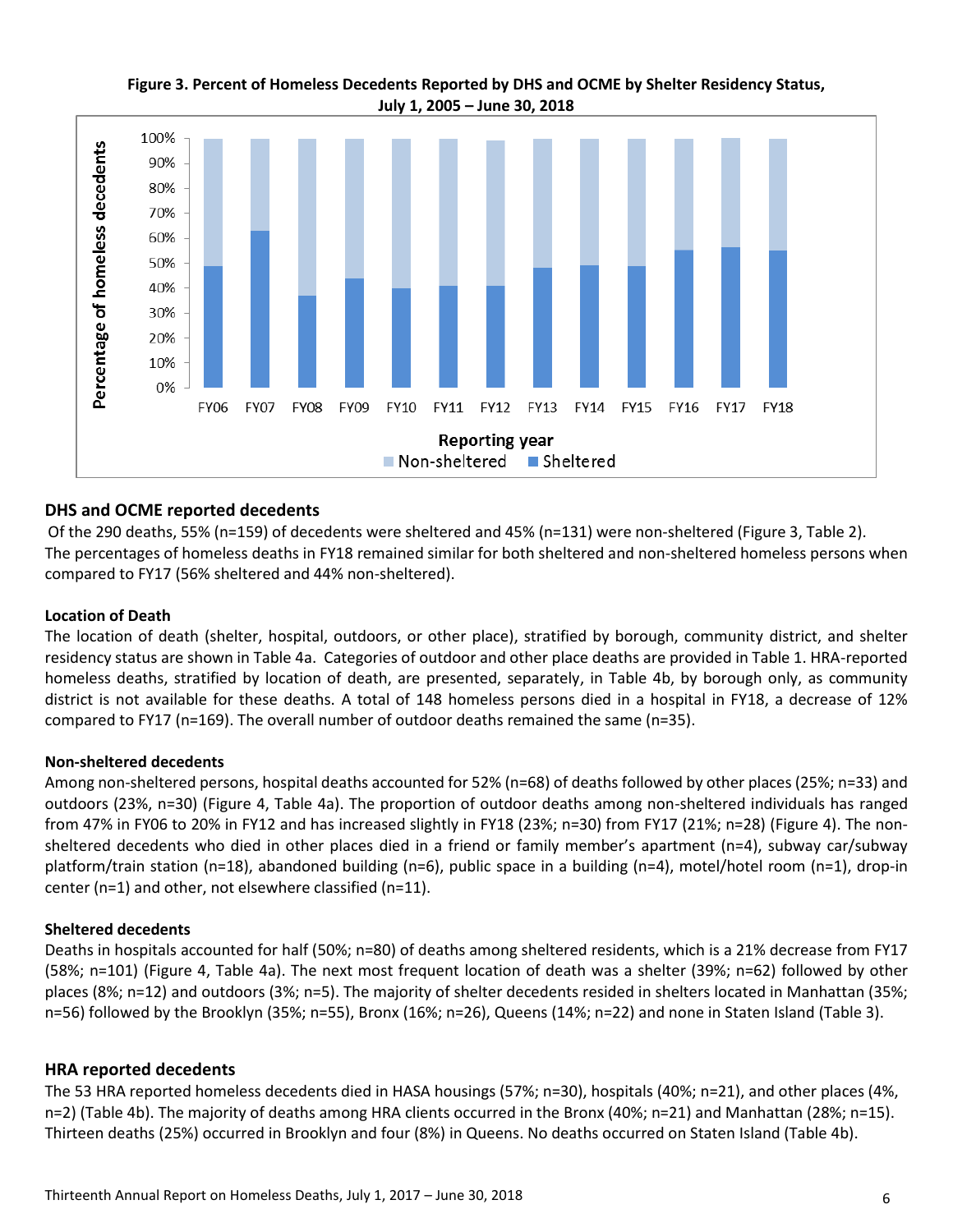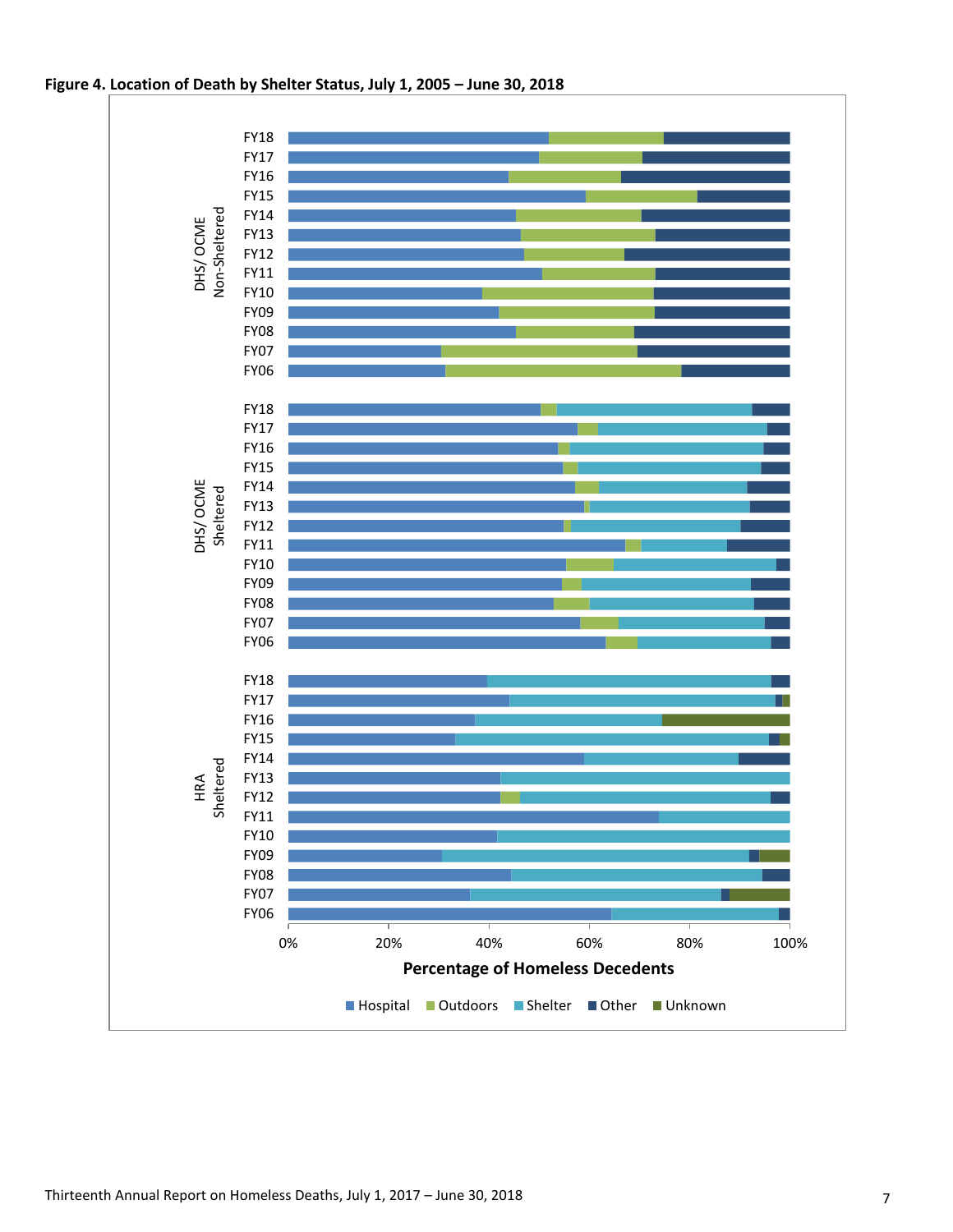#### **Demographic Characteristics**

#### **DHS and OCME reported deaths**

The majority (54%, n=157) of deaths occurred among persons aged 45 to 64 years (Figure 5a, 5b, Table 5). The proportion of decedents aged ≥65 was 10% (n=29), which is a 7% decrease in deaths for this age group, compared to FY17 (9%; n=27). Decedents aged 1 to 24 years accounted for 1% (n=4) of deaths. There were seven infant deaths (2%) in FY18, one more than in FY17. The number of infant deaths has ranged from 1-14 per fiscal year since reporting began. The total number of deaths among infants and persons aged less than 25 years has remained less than in the first year of reporting.

Male decedents accounted for the majority of deaths (80%; n=231). In particular, males aged 45 to 64 accounted for 44% of decedents (n=129) (Table 5), a decline of 16% from FY17 (49%; n=153). Male decedents aged 25-44 increased 17% in FY18 (24%; n=70) from FY17 (19%; n=60) Female decedents aged 45-64 decreased 20% in FY18 (10%; n=28) from FY17 (11%; n=35). Female decedents aged 25-44 increased 21% in FY18 (8%; n=23) from FY17 (6%; n=19).



**Figure 5a. Male Homeless Decedents Reported by DHS and OCME, by Age Group (in years), July 5, 2005 - June 30, 2018**

**Figure 5b. Female Homeless Decedents Reported by DHS and OCME, by Age Group (in years), July 1, 2005 – June 30, 2018**

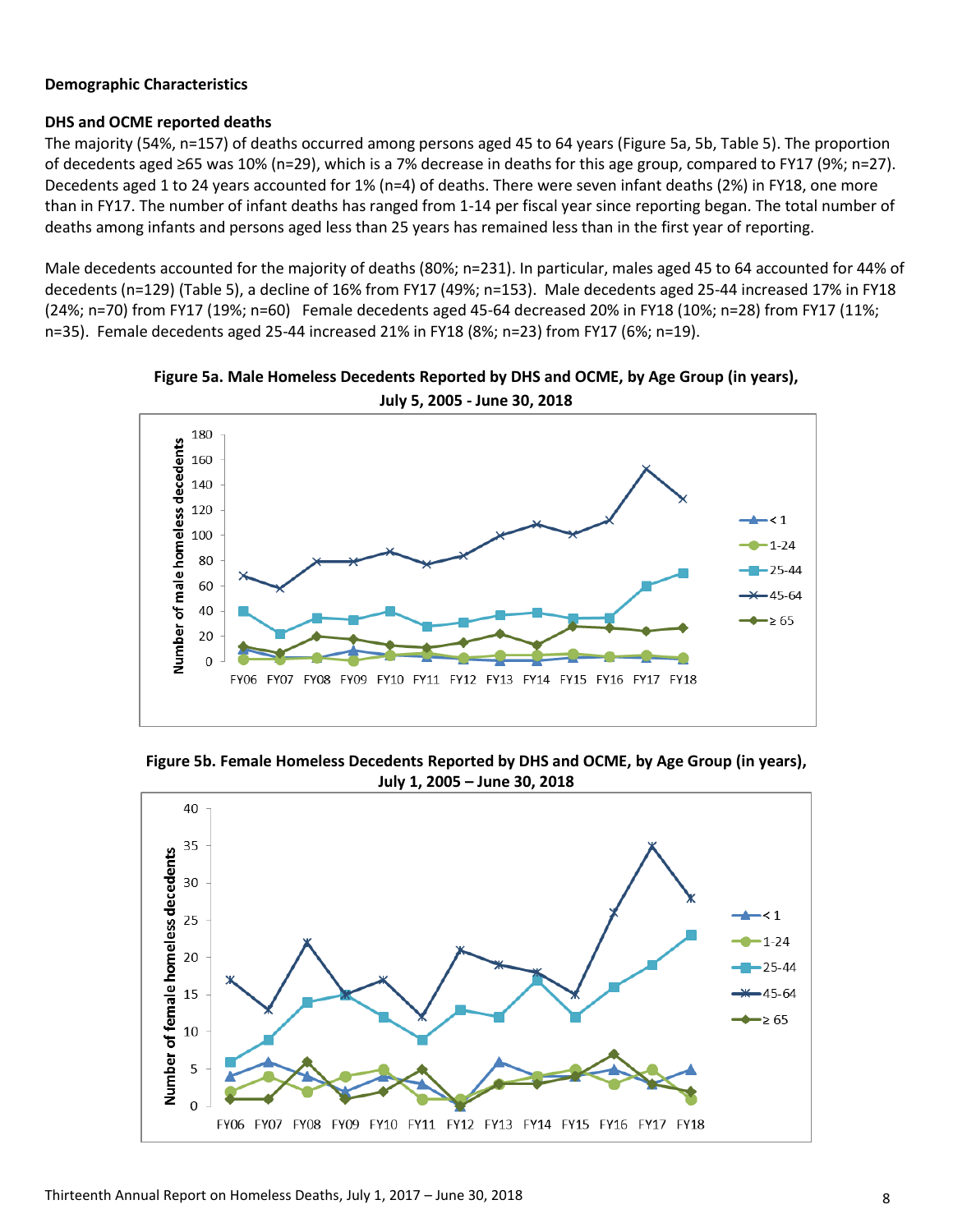#### **HRA Reported Deaths**

Among the 53 HRA homeless deaths, 77% (n=41) were male and 23% (n=12) were female. The age group 45 to 64 accounted for 70% (n=37) of decedents, those aged 25 to 44 23% (n=12), and 65 and older 8% (n=4) (Table 5). There were no deaths reported among homeless HRA decedents under the age of 25 years.

#### **Leading Cause of Death (DHS and OCME reported)**

In FY18, the number of drug-related deaths decreased from FY17, but it remains the leading cause of death, accounting for 34% (n=99) of deaths, as compared to 33% (n=103) in FY17 (Figure 6a, Table 6a). Drug-related deaths included underlying cause of death codes that capture deaths due to chronic and/or unspecified drug use and/or accidental drug intoxication (overdose) (see table M2 in Methods). Accidental drug overdose deaths increased from 86 in FY17 to 93 in FY18 (Figure 6d). The number of deaths from heart disease decreased by 21% in FY18 (14%; n=42), compared to FY17 (17%; n=53). The number of deaths from accidents increased 30% (12%; n=36) from FY17 (9%; n=27). Suicide was the fourth leading cause of death in FY18 at 11 deaths (4%), an increase from 6 deaths (2%) in FY17. The number of deaths due to cancer edged up to nine (3%) in FY18, from eight (3%) in FY17. Deaths due to alcohol misuse/ dependence decreased by 47% in FY18 (3%; n=8), compared to FY 17 (5%; n=15) in FY17. See Table 6a for the complete list of leading causes of death.





\*Use of or poisoning by psychoactive substance (Mental and Behavior Disorders Due to the Use of, or Accidental Poisoning by, Psychoactive Substances Excluding Alcohol and Tobacco)

\*\* Excluding Accidental Drug Overdose

†Leading causes of death for each reporting year have been altered to reflect the current reporting year's five leading causes.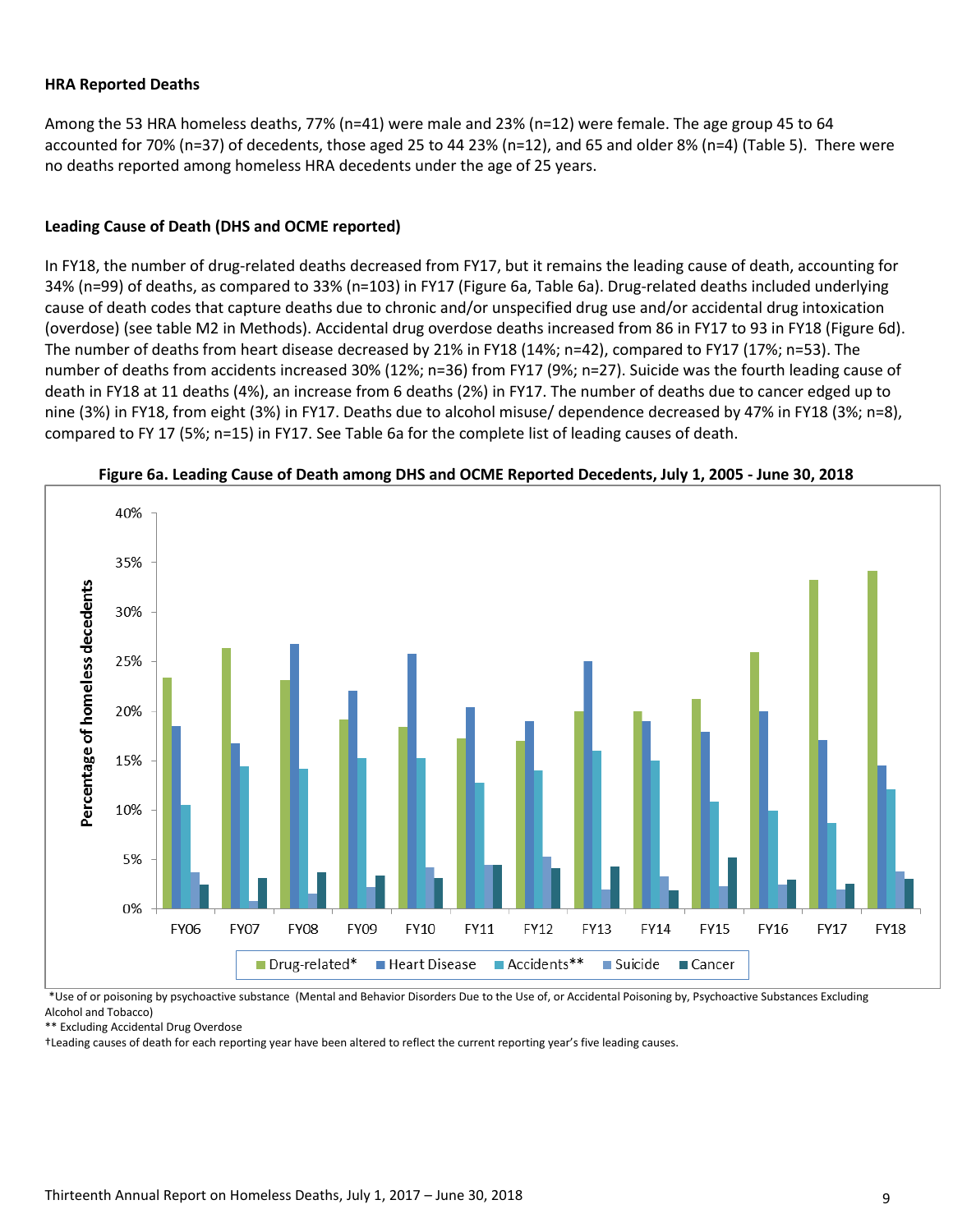#### **Leading Causes of Death by Sex (DHS and OCME reported)**

During FY18 the leading cause of death was drug related for both males (36%; n=83) and females (27%; n=16) (Figure 6b and 6c, Table 6a). See Table 6a for the complete list of leading causes of death by sex.



#### **Figure 6b. Leading Cause of Death among DHS and OCME Reported Male Decedents, July 1, 2005 – June 30, 2018**

\* Use of or poisoning by psychoactive substance (Mental and Behavior Disorders Due to the Use of, or Accidental Poisoning by, Psychoactive Substances Excluding Alcohol and Tobacco)

\*\* Excluding Accidental Drug Overdose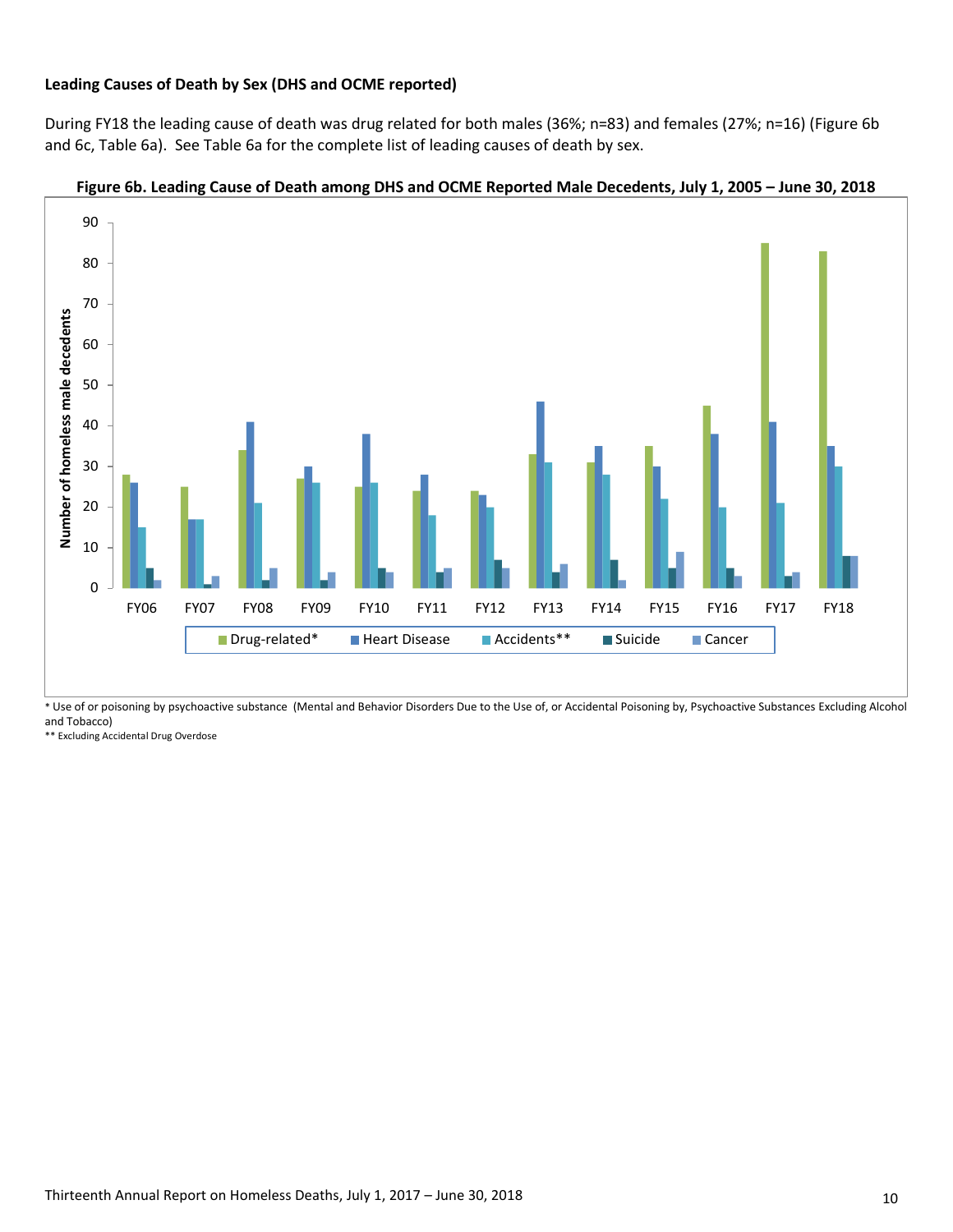

## **Figure 6c. Leading Cause of Death among DHS and OCME Reported Female Decedents, July 1, 2005 – June 30, 2018**

\* Use of or poisoning by psychoactive substance (Mental and Behavior Disorders Due to the Use of, or Accidental Poisoning by, Psychoactive Substances Excluding Alcohol and Tobacco)

\*\* Excluding Accidental Drug Overdose



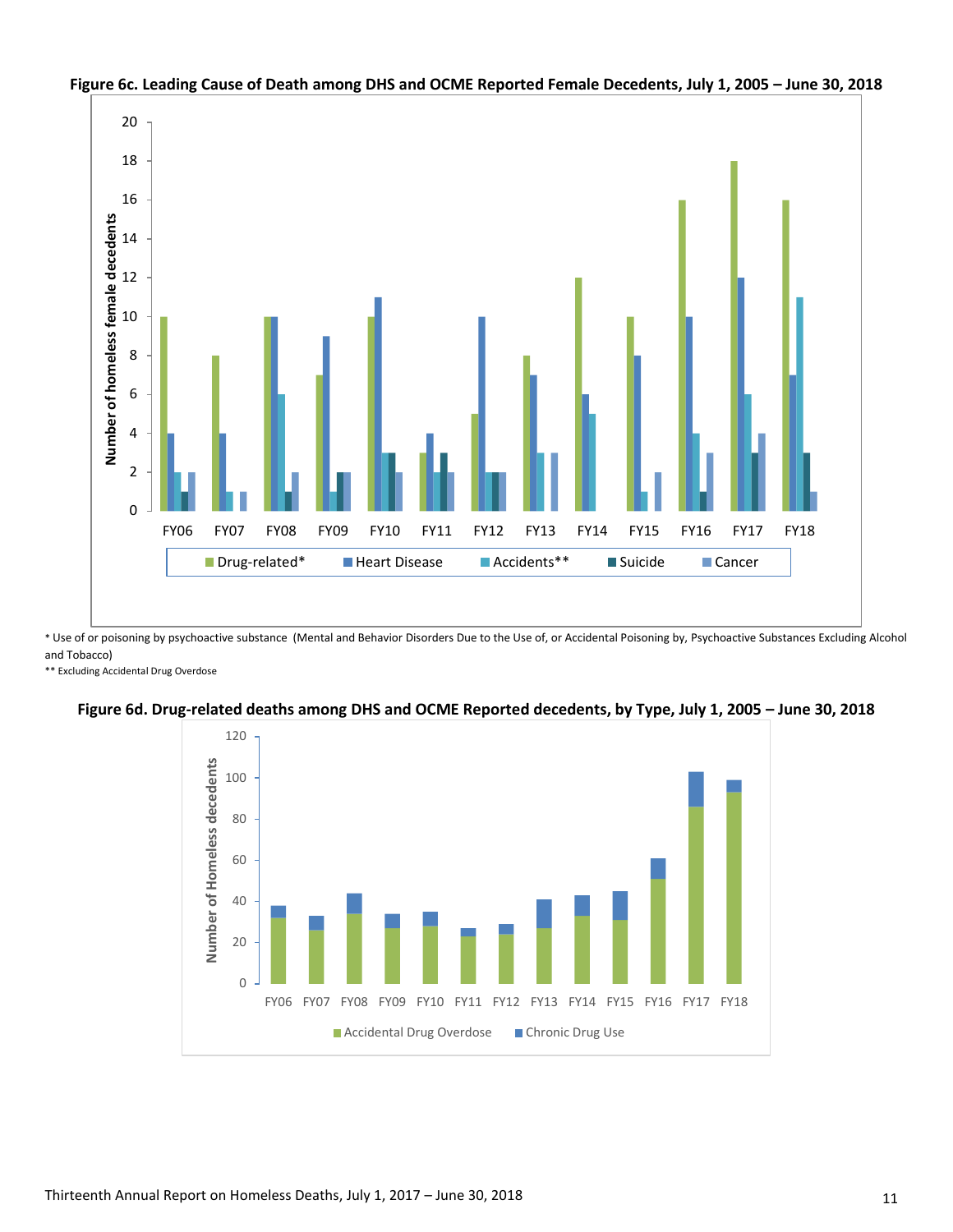## **Leading Causes of Death by Shelter Status (DHS and OCME reported)**

In FY18, the leading cause of death among sheltered decedents was drug-related (40%; n=63), followed by heart disease (17%; n=27), accidents (9%; n=14), and suicide (5%; n=8) (Table 6b). In FY17, the leading causes of death were similar.

Among non-sheltered homeless decedents, the leading causes of death were drug-related (27%; n=36) followed by accidents (22%; n=17), heart disease (15%; n=11), and both cancer and alcohol misuse/dependence (5%; n=6) (Table 6b).

#### **Leading Causes of Death by Shelter Status and location of death (DHS and OCME reported)**

Among non-sheltered persons, 30 deaths occurred outdoors during FY18. These included drug-related (30%, n=9), accidents (23%; n=7), heart disease and alcohol misuse/dependence (7%; n=2, each), chronic liver disease, influenza (flu) and pneumonia, and homicide with one death each (3%), in addition to other causes not rankable as leading causes of death (23%, n=7). A total of 33 deaths occurred in other locations (not outdoors or in a hospital) among non-sheltered persons. Deaths that occurred in other locations among non-sheltered persons were drug-related (39%; n=13), or due to accidents (12%; n=4), heart disease (9%; n=3), suicide (6%; n=2), diabetes, stroke, cancer and chronic lower respiratory disease at one death each (3%) and other causes not rankable as leading causes of death (21%, n=7).

Among the 159 decedents who were living in a shelter at the time of death:

- only a portion of deaths occurred in shelter, including 35 drug-related deaths (out of 62 such deaths among sheltered persons; and out of 99 drug-related deaths among all homeless persons);
- Half (50%; n=80) occurred in hospital;
- Five deaths occurred outdoors: three were suicides and two were drug-related;
- Twelve deaths occurred in other places (excluding outdoor or hospital).
	- o Of those, the cause of death included drug-related (n=5), four accidents, one each of suicide and homicide, and one not rankable as leading causes of death.

#### **Leading Causes of Death among Homeless Infants (DHS and OCME reported)**

Among the seven infant deaths in FY18, one was due to accident, one was due to congenital malformations, and five were due to "other causes." Since reporting began in 2005, 94 homeless infant deaths have been reported.

#### **External Causes of Death (DHS and OCME reported)**

External causes of death are those which are not due to natural causes and include, but are not limited to, drug overdose, accidents, homicides, and suicides. The annual number of deaths due to external causes has ranged between 52 in FY07 and 156 in FY18. Of the 156 deaths due to external causes, 57% (n=89) occurred among residents of shelters and 43% (n=67) among non-sheltered homeless persons. Among deaths due to external causes, most (60%; n=93) were due to accidental drug overdose (Figure 7, Table 6c, 6d) followed by poisoning by noxious substance (9%; n=14), suicide (7%, n=11), homicide (5%; n=7), other non-transportation accidents (i.e. any other accident-related deaths that does not relate to transportation and are not already included in the table) (4%; n=6), falls (3%, n=5), exposure to excessive natural cold (3%; n=4), railway accidents (3%, n=4), motor vehicle accidents (1%; n=2) and exposure to excessive natural heat (1%; n=1). Additionally, for 6% (n=9) of the deaths it could not be determined if the intent was homicide, suicide, or accidental.

Causes of external deaths varied somewhat for shelter residents and non-sheltered persons. Among sheltered residents, 66% of external deaths were due to accidental drug overdose versus 51% among non-sheltered persons. Poisoning by noxious substances was more common among non-sheltered persons.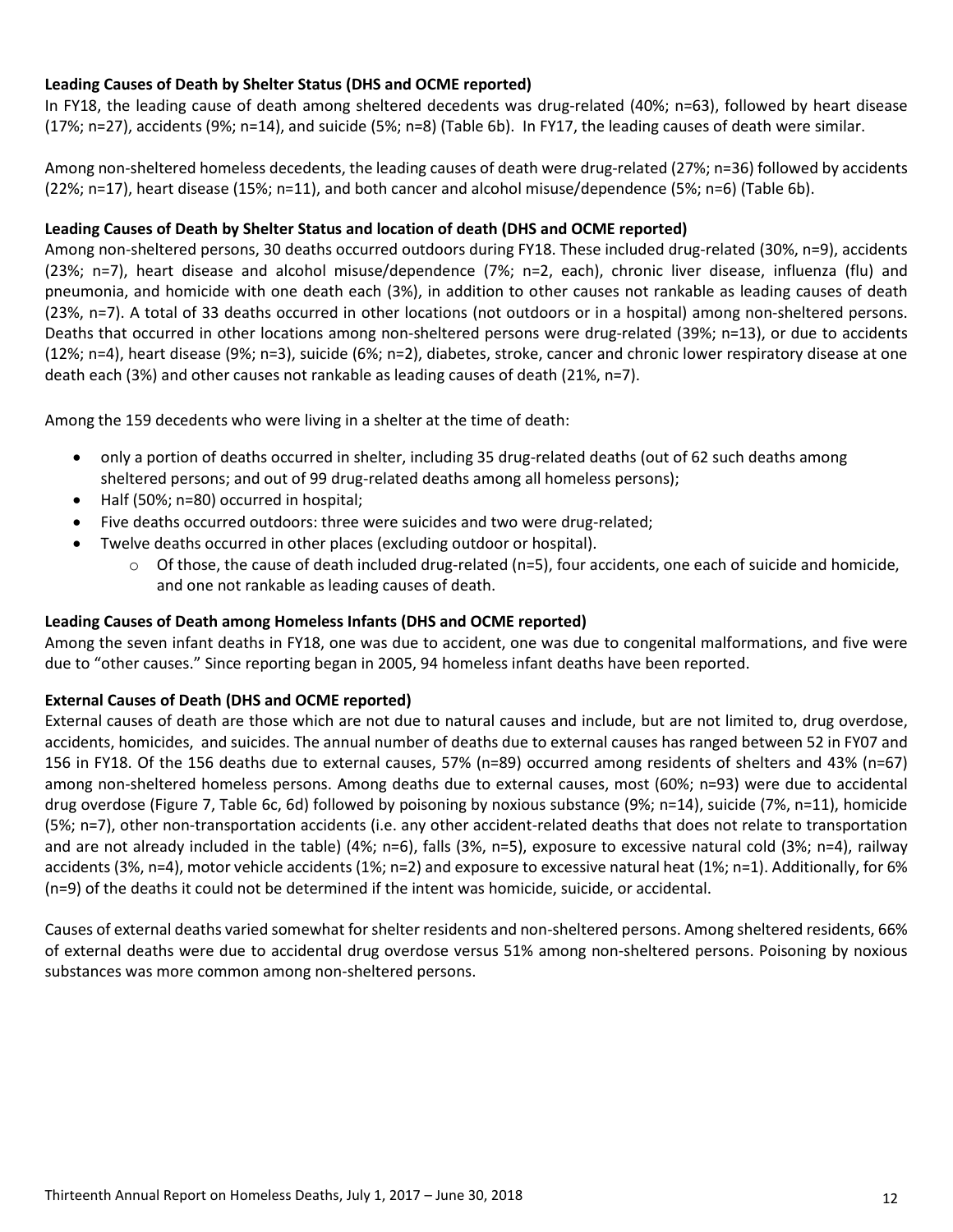

## **Figure 7. Most Frequent External Causes of Death among DHS and OCME Reported decedents, July 1, 2005 – June 30, 2018**

\*Prior to 2007, the manner of some overdose deaths were coded as natural rather than external, underestimating those due to external causes. As a result, we have used cause of death codes provided by the National Center for Health Statistics (NCHS) to correct the first and second reporting year data for this change in coding. See Special Section: New York City Changes from Manual to Automated Cause-of-Death Coding (page 75): https://www1.nyc.gov/assets/doh/downloads/pdf/vs/2007sum.pdf for more information.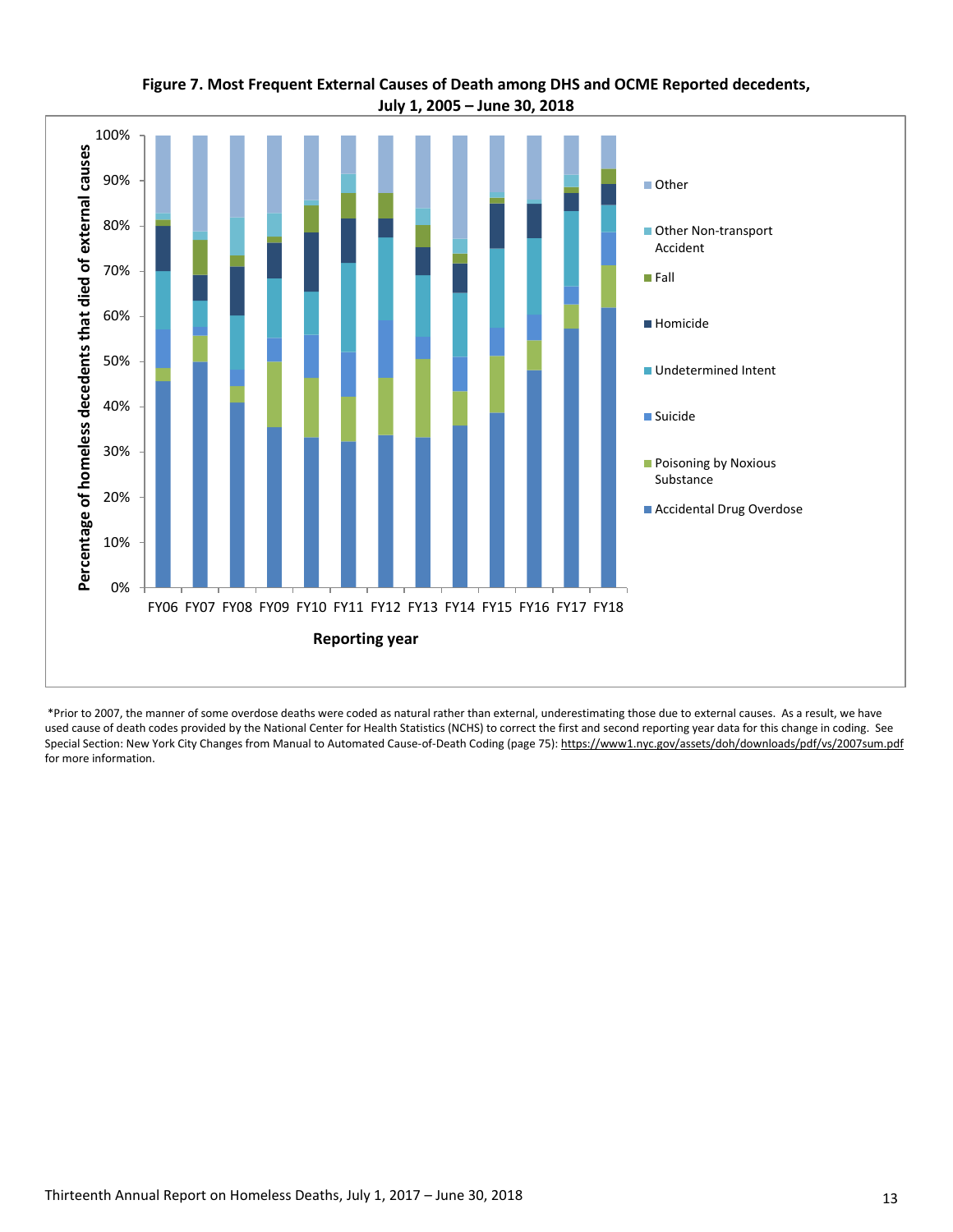#### **TABLES**

| <b>Outdoor Deaths</b>               | Other Deaths                                 |
|-------------------------------------|----------------------------------------------|
| Sidewalk/Street                     | Friend or Family Member's Apartment          |
| Expressway                          | Subway Car/ Subway Platform/Train<br>Station |
| <b>Outside of Building Entrance</b> | Abandoned Building                           |
| Park Area                           | Public Space in a Buildingt                  |
| Encampment                          | Motel/Hotel Room                             |
| Vehicle                             | Drop-in Center                               |
| Vacant Lot                          | <b>Building Vestibule</b>                    |
| Bank/Shore of in Body of Water      | Place of Employment                          |
| <b>Construction Site</b>            | <b>Storage Facility</b>                      |
| Roof of Building                    | Other, not otherwise specified               |

#### **Table 1: LL63 Categories for Classifying Location of Deaths**

\* In the 1st annual report, subway and train deaths were categorized as outdoor; this was changed in the 2nd annual report based on discussions between agencies reporting these deaths

†Public spaces in buildings include lobbies, stairwells, elevators, and roofs.

#### **Table 2: Deaths by Shelter Residency Status and Month of Death, July 1, 2017 – June 30, 2018**

|                                                                                                                                |                 | Deaths Reported by |             |     |                                 |             |                 |                      |             |                |
|--------------------------------------------------------------------------------------------------------------------------------|-----------------|--------------------|-------------|-----|---------------------------------|-------------|-----------------|----------------------|-------------|----------------|
|                                                                                                                                |                 |                    |             |     | <b>Shelter Residency Status</b> |             | HRA*            |                      |             |                |
|                                                                                                                                |                 | <b>Total</b>       |             |     | <b>Sheltered</b>                |             |                 | <b>Non-Sheltered</b> |             |                |
| <b>Month of</b>                                                                                                                |                 | Non-               |             |     |                                 | Non-        |                 |                      | Non-        |                |
| <b>Death</b>                                                                                                                   | All             | <b>OCME</b>        | <b>OCME</b> | All | <b>OCME</b>                     | <b>OCME</b> | All             | <b>OCME</b>          | <b>OCME</b> | <b>Total</b>   |
| <b>Total</b>                                                                                                                   | 290             | 254                | 36          | 159 | 131                             | 28          | 131             | 123                  | 8           | 53             |
| <b>JUL17</b>                                                                                                                   | 23              | 19                 | 4           | 12  | 9                               | 3           | 11              | 10                   |             | 5              |
| <b>AUG17</b>                                                                                                                   | 26              | 22                 | 4           | 18  | 15                              | 3           | 8               |                      | 1           | 10             |
| <b>SEP17</b>                                                                                                                   | 28              | 23                 | 5           | 16  | 14                              | 2           | 12              | 9                    | 3           | 4              |
| OCT17                                                                                                                          | 23              | 23                 | 0           | 12  | 12                              | $\mathbf 0$ | 11              | 11                   | 0           | $\overline{2}$ |
| <b>NOV17</b>                                                                                                                   | 22              | 20                 | 2           | 13  | 12                              | 1           | 9               | 8                    | 1           | $\overline{2}$ |
| <b>DEC17</b>                                                                                                                   | 22              | 21                 | 1           | 10  | 9                               | 1           | 12              | 12                   | 0           | 3              |
| <b>JAN18</b>                                                                                                                   | 32              | 28                 | 4           | 11  | 8                               | 3           | 21              | 20                   | 1           | 6              |
| <b>FEB18</b>                                                                                                                   | 20 <sup>1</sup> | 19                 | 1           | 11  | 10                              | 1           | 9               | 9                    | 0           | 7              |
| <b>MAR18</b>                                                                                                                   | 20              | 16                 | 4           | 12  | 8                               | 4           | 8               | 8                    | 0           | 3              |
| <b>APR18</b>                                                                                                                   | 24              | 18                 | 6           | 17  | 12                              | 5           | 7               | 6                    | 1           | 4              |
| <b>MAY18</b>                                                                                                                   | 23              | 21                 | 2           | 10  | 8                               | 2           | 13              | 13                   | 0           | 5              |
| <b>JUN18</b>                                                                                                                   | 27              | 24                 | 3           | 17  | 14                              | 3           | 10 <sup>1</sup> | 10                   | 0           | $\overline{2}$ |
| * All HRA deaths occurred to homeless placed in Single Room Occupancy (SRO). SROs are not considered homeless shelters by HRA, |                 |                    |             |     |                                 |             |                 |                      |             |                |

but they are included in this report because they are homeless shelter residents according to Local Law No. 63 of 2005 (codified at New York

City Administrative Code Section 17-190) definitions #2 Homeless shelter resident and #3 Homeless shelter were classified as homeless sheltered residents. See[: http://webdocs.nyccouncil.info/attachments/66681.htm](http://webdocs.nyccouncil.info/attachments/66681.htm)

HRA homeless sheltered deaths are reported separately and should not be added to other homeless sheltered deaths as there may be duplication. To comply with Article 27-F of the New York state Public Health Law which prohibits disclosure of any information that could reasonably identify someone having an HIV related illness or AIDS, personal identifiers on HRA homeless deaths were not provided; hence corresponding death certificates could not be reviewed to determine whether deaths were also reported by OCME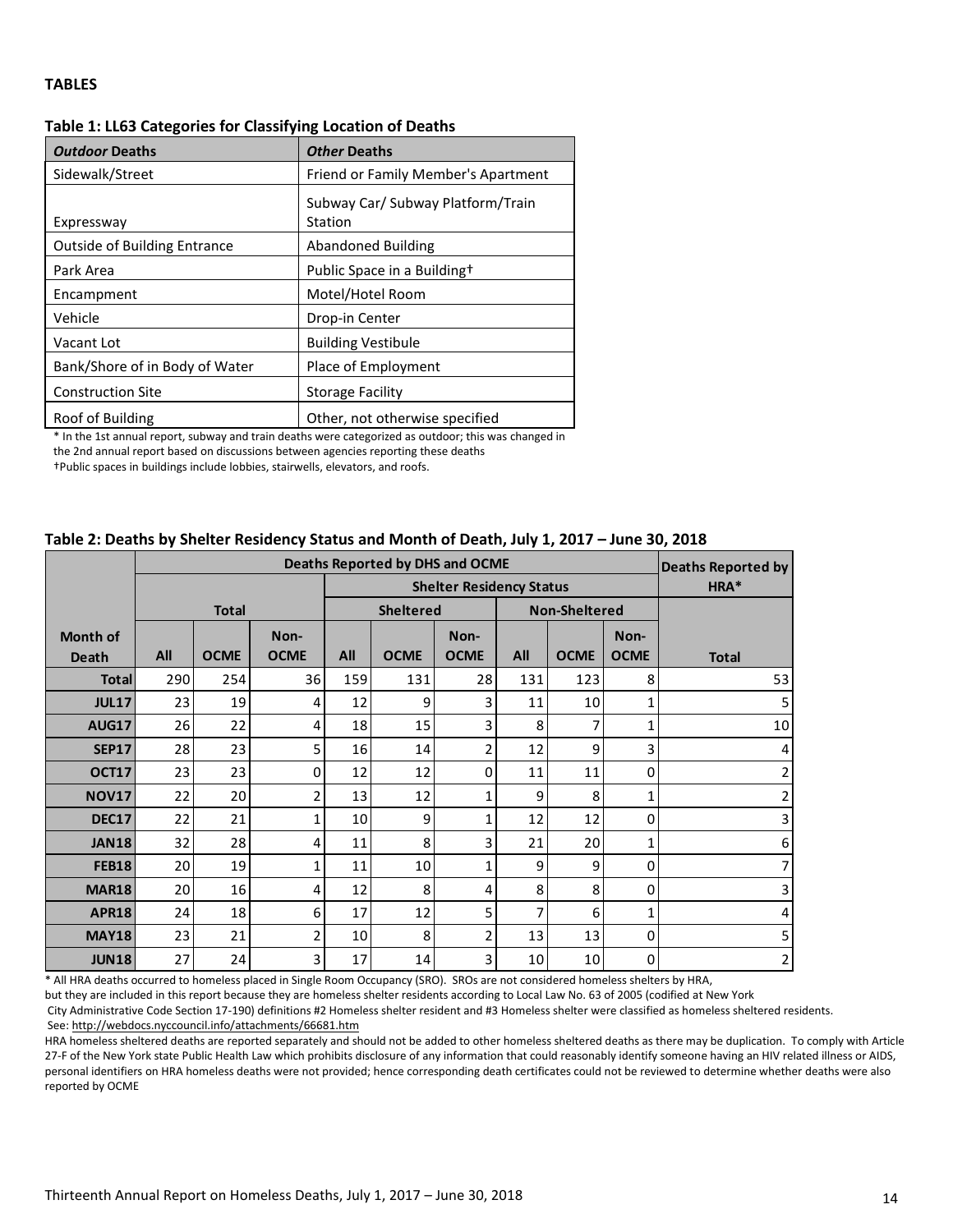## **Table 3: Deaths among Sheltered Homeless Persons Reported by DHS and OCME, by Community District of Shelter, July 1, 2017 – June 30, 2018**

|                |                                    | <b>Deaths of Sheltered Homeless Persons</b> |
|----------------|------------------------------------|---------------------------------------------|
| <b>Borough</b> | <b>Community District</b>          | <b>Reported by DHS and OCME</b>             |
| Total          |                                    | 159                                         |
| Manhattan      | Total                              | 56                                          |
|                | Battery Park, Tribeca (01)         | $\overline{2}$                              |
|                | Greenwich Village, SOHO (02)       | $\pmb{0}$                                   |
|                | Lower East Side (03)               | 11                                          |
|                | Chelsea, Clinton (04)              | $\,8\,$                                     |
|                | Midtown Business District (05)     | $\mathbf{3}$                                |
|                | Murray Hill (06)                   | 8                                           |
|                | Upper West Side (07)               | 1                                           |
|                | Upper East Side (08)               | $\pmb{0}$                                   |
|                | Manhattanville (09)                | $\pmb{0}$                                   |
|                | Central Harlem (10)                | $\overline{7}$                              |
|                | East Harlem (11)                   | $10\,$                                      |
|                | Washington Heights (12)            | $\boldsymbol{6}$                            |
| <b>Bronx</b>   | Total                              | 26                                          |
|                | Mott Haven (01)                    | 2                                           |
|                | Hunts Point (02)                   | $\pmb{0}$                                   |
|                | Morrisania (03)                    | 6                                           |
|                | Concourse, Highbridge (04)         | $\overline{7}$                              |
|                | University/Morris Heights (05)     | 4                                           |
|                | East Tremont (06)                  | $\overline{2}$                              |
|                | Fordham (07)                       | 1                                           |
|                | Riverdale (08)                     | 1                                           |
|                | Unionport, Soundview (09)          | 1                                           |
|                | Throgs Neck (10)                   | $\pmb{0}$                                   |
|                | Pelham Parkway (11)                | $\pmb{0}$                                   |
|                | Williamsbridge (12)                | $\mathbf 2$                                 |
| Brooklyn       | Total                              | 55                                          |
|                | Williamsburg, Greenpoint (01)      | 8                                           |
|                | Fort Greene, Brooklyn Heights (02) | 4                                           |
|                | Bedford Stuyvesant (03)            | 3                                           |
|                | Bushwick (04)                      | 4                                           |
|                | East New York (05)                 | 9                                           |
|                | Park Slope (06)                    | $\mathbf 1$                                 |
|                | Sunset Park (07)                   | $\pmb{0}$                                   |
|                | Crown Heights North (08)           | 6                                           |
|                | Crown Heights South (09)           | 5                                           |
|                | Bay Ridge (10)                     | $\pmb{0}$                                   |
|                | Bensonhurst (11)                   |                                             |
|                |                                    | 0                                           |
|                | Borough Park (12)                  | 0                                           |
|                | Coney Island (13)                  | 0                                           |
|                | Flatbush, Midwood (14)             | $\mathbf 1$                                 |
|                | Sheepshead Bay (15)                | $\overline{2}$                              |
|                | Brownsville (16)                   | $10\,$                                      |
|                | East Flatbush (17)                 | $\mathbf 1$                                 |
|                | Canarsie (18)                      | $\mathbf 1$                                 |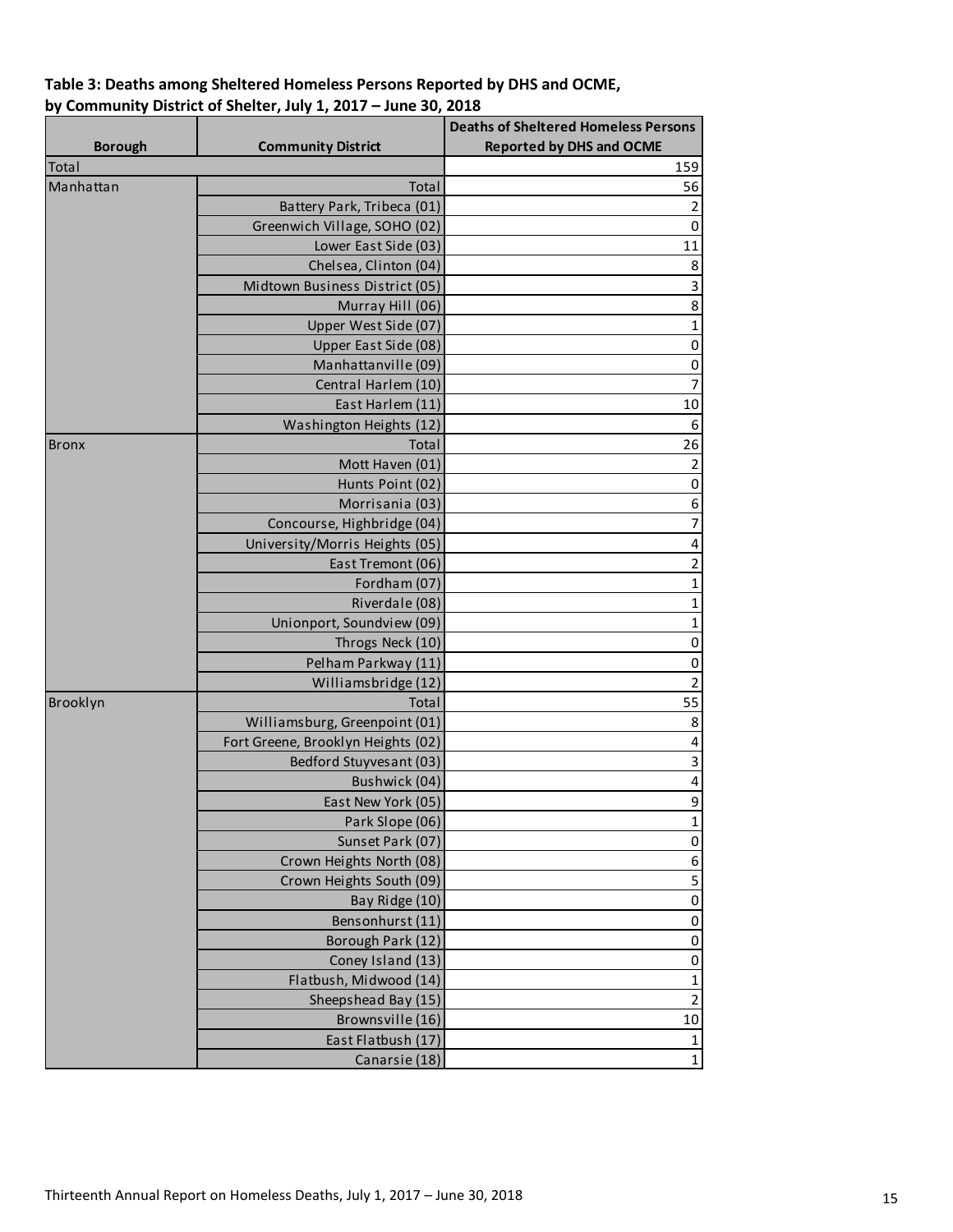| Table 3 (continued): Deaths among Sheltered Homeless Persons Reported by DHS and OCME, |
|----------------------------------------------------------------------------------------|
| by Community District of Shelter, July 1, 2017 - June 30, 2018                         |

|                |                                | <b>Deaths of Sheltered Homeless Persons</b> |
|----------------|--------------------------------|---------------------------------------------|
| <b>Borough</b> | <b>Community District</b>      | <b>Reported by DHS and OCME</b>             |
| Queens         | Total                          | 22                                          |
|                | Astoria, Long Island City (01) | 3                                           |
|                | Sunnyside, Woodside (02)       | 1                                           |
|                | Jackson Heights (03)           | 1                                           |
|                | Elmhurst, Corona (04)          | 1                                           |
|                | Ridgewood, Glendale (05)       | $\mathbf{0}$                                |
|                | Rego Park, Forest Hills (06)   | $\overline{0}$                              |
|                | Flushing (07)                  | $\mathbf{0}$                                |
|                | Fresh Meadows, Briarwood (08)  | $\overline{0}$                              |
|                | Woodhaven (09)                 | $\mathbf{0}$                                |
|                | Howard Beach (10)              | 1                                           |
|                | Bayside (11)                   | $\mathbf{0}$                                |
|                | Jamaica, St. Albans (12)       | 9                                           |
|                | Queens Village (13)            | 5                                           |
|                | The Rockaways (14)             | 1                                           |
| Staten Island  | Total                          | $\overline{0}$                              |
|                | Port Richmond (01)             | $\overline{0}$                              |
|                | Willowbrook, South Beach (02)  | $\overline{0}$                              |
|                | Tottenville (03)               | $\mathbf{0}$                                |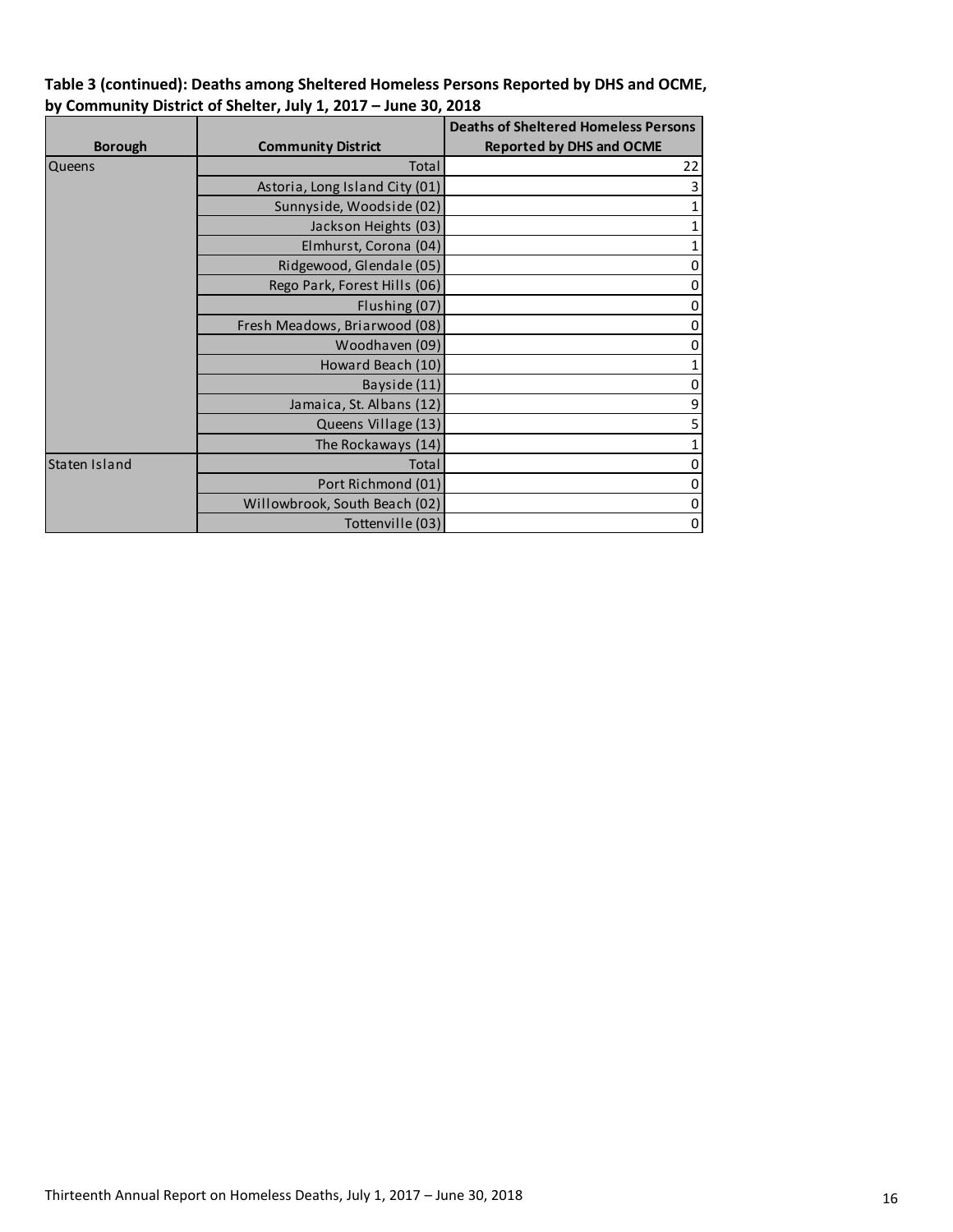## **Table 4a: Homeless Decedents Reported by DHS and OCME, by Location of Death (Community District), July 1, 2017 – June 30, 2018**

|                |                                          | Deaths Reported by DHS and OCME                 |                         |                         |                          |                                |                      |                             |                               |                         |                             |                          |                         |                  |                            |                                        |  |  |
|----------------|------------------------------------------|-------------------------------------------------|-------------------------|-------------------------|--------------------------|--------------------------------|----------------------|-----------------------------|-------------------------------|-------------------------|-----------------------------|--------------------------|-------------------------|------------------|----------------------------|----------------------------------------|--|--|
|                |                                          | <b>Shelter Residency Status</b><br><b>Total</b> |                         |                         |                          |                                |                      |                             |                               |                         |                             |                          |                         |                  |                            |                                        |  |  |
|                |                                          |                                                 |                         |                         |                          |                                |                      |                             | <b>Sheltered</b>              |                         |                             | Non-Sheltered            |                         |                  |                            |                                        |  |  |
|                |                                          |                                                 |                         |                         |                          |                                |                      |                             | <b>Location of Death</b>      |                         |                             |                          |                         |                  | <b>Location of Death</b>   |                                        |  |  |
| <b>Borough</b> | <b>Community District</b>                | Total                                           | <b>Shelter</b>          | Hospital                | <b>Outdoors</b>          | Other                          |                      | Total Shelter               |                               | Hospital Outdoors Other |                             | <b>Total</b>             | Shelter                 |                  | <b>Hospital Outdoors</b>   | Other                                  |  |  |
| Total          |                                          | 290                                             | 62                      | 148                     | 35                       | 45                             | 159                  | 62                          | 80                            | 5                       | 12                          | 131                      | 0                       | 68               | 30                         | 33                                     |  |  |
| Manhattan      | Total                                    | 98                                              | 19                      | 55                      | 11                       | 13                             | 58                   | 19                          | 34                            | $\overline{2}$          | 3                           | 40                       | $\mathbf 0$             | 21               | 9                          | 10                                     |  |  |
|                | Battery Park, Tribeca (01)               | 3                                               | $\mathbf{0}$            | 3                       | $\mathbf 0$              | $\mathbf 0$                    | 3                    | $\mathbf 0$                 | $\overline{3}$                | $\mathbf 0$             | $\mathbf 0$                 | $\mathbf 0$              | $\mathbf 0$             | $\mathbf 0$      | $\mathbf 0$                | $\overline{0}$                         |  |  |
|                | Greenwich Village, SOHO (02)             | 5                                               | 0                       | $\overline{2}$          | $\mathbf{1}$             | $\overline{2}$                 | $\mathbf{1}$         | $\mathbf 0$                 | $\mathbf 0$                   | $\mathbf{0}$            | $\mathbf{1}$                | $\overline{4}$           | $\overline{0}$          | $\overline{2}$   | $\mathbf{1}$               | $\mathbf{1}$                           |  |  |
|                | Lower East Side (03)                     | $\overline{4}$                                  | 3                       | 0                       | $\mathbf{1}$             | $\mathbf 0$                    | 3                    | 3                           | $\Omega$                      | $\mathbf 0$             | $\mathbf 0$                 | $\overline{1}$           | $\overline{0}$          | $\Omega$         | $\overline{1}$             | $\mathbf 0$                            |  |  |
|                | Chelsea, Clinton (04)                    | 13                                              | 4                       | 6                       | $\Omega$                 | 3                              | 7                    | $\overline{4}$              | 3                             | $\Omega$                | $\Omega$                    | 6                        | $\Omega$                | 3                | $\Omega$                   | $\overline{\mathbf{3}}$                |  |  |
|                | Midtown Business District (05)           | 6                                               | $\Omega$                | $\Omega$                | 1                        | 5                              |                      | $\Omega$                    | $\Omega$                      | $\mathbf{1}$            | $\Omega$                    | 5                        | $\Omega$                | $\Omega$         | $\Omega$                   | 5 <sub>l</sub>                         |  |  |
|                | Murray Hill (06)                         | 26                                              | $\overline{\mathbf{4}}$ | 21                      | 1                        | $\mathbf 0$                    | 17                   | $\overline{4}$              | 13                            | $\pmb{0}$               | $\mathbf 0$                 | 9                        | $\mathbf 0$             | 8                | $\overline{1}$             | $\mathbf 0$                            |  |  |
|                | Upper West Side (07)                     | $\mathbf{1}$                                    | 0                       | $\pmb{0}$               | $\mathbf{1}$             | $\mathbf 0$                    | $\mathbf 0$          | $\Omega$                    | $\mathbf 0$                   | $\Omega$                | $\mathbf 0$                 | $\overline{1}$           | $\mathbf 0$             | $\mathbf 0$      | $\mathbf{1}$               | $\mathbf 0$                            |  |  |
|                | Upper East Side (08)                     | $\overline{3}$                                  | 0                       | $\overline{\mathbf{c}}$ | $\mathbf 0$              | $\mathbf{1}$                   | 0                    | $\mathbf 0$                 | $\mathbf 0$                   | $\pmb{0}$               | $\mathbf 0$                 | $\overline{3}$           | $\mathbf 0$             | $\overline{2}$   | $\mathbf 0$                | $\mathbf{1}$                           |  |  |
|                | Manhattanville (09)                      | 6                                               | 0                       | 4                       | $\overline{2}$           | $\mathbf 0$                    | $\overline{2}$       | $\mathbf 0$                 | $\overline{2}$                | $\mathbf{0}$            | $\mathbf 0$                 | $\overline{4}$           | $\mathbf 0$             | $\overline{2}$   | $\overline{2}$             | $\mathbf 0$                            |  |  |
|                | Central Harlem (10)                      | 11                                              | $\overline{2}$          | 6                       | $\mathbf{1}$             | $\overline{2}$                 | 8                    | $\overline{2}$              | $\overline{4}$                | $\mathbf 0$             | $\overline{2}$              | 3                        | 0                       | $\overline{2}$   | $\mathbf{1}$               | $\mathbf 0$                            |  |  |
|                | East Harlem (11)                         | 13                                              | 4                       | 6                       | 3                        | $\mathbf 0$                    | 11                   | $\overline{4}$              | 6                             | $\mathbf{1}$            | $\mathbf 0$                 | $\overline{2}$           | $\mathbf 0$             | $\mathbf 0$      | $\overline{2}$             | $\mathbf 0$                            |  |  |
|                | Washington Heights (12)                  | 7                                               | 2                       | 5                       | $\mathbf 0$              | $\mathbf 0$                    | 5                    | $\overline{2}$              | 3                             | $\mathbf 0$             | 0                           | $\overline{2}$           | 0                       | $\overline{2}$   | $\mathbf 0$                | $\mathbf 0$                            |  |  |
| <b>Bronx</b>   | Total                                    | 54                                              | 9                       | 28                      | 6                        | 11                             | 26                   | 9                           | 12                            | $\mathbf{1}$            | $\overline{4}$              | 28                       | $\mathbf 0$             | 16               | 5                          | $\overline{7}$                         |  |  |
|                | Mott Haven (01)                          | 14                                              | $\mathbf{0}$            | 14                      | $\mathbf 0$              | $\mathbf 0$                    | $\overline{7}$       | $\mathbf 0$                 | $\overline{7}$                | $\mathbf 0$             | $\mathbf 0$                 | $\overline{7}$           | $\mathbf 0$             | $\overline{7}$   | $\mathbf 0$                | $\mathbf 0$                            |  |  |
|                | Hunts Point (02)                         | $\overline{2}$                                  | $\mathbf{0}$            | $\mathbf 0$             | $\mathbf{1}$             | $\mathbf{1}$                   | $\mathbf 0$          | $\mathbf 0$                 | $\mathbf 0$                   | $\mathbf 0$             | $\mathbf 0$                 | $\overline{2}$           | $\overline{0}$          | $\mathbf 0$      | $\mathbf{1}$               | $\mathbf{1}$                           |  |  |
|                | Morrisania (03)                          | $\overline{7}$                                  | $\overline{2}$          | 3                       | $\mathbf{1}$             | $\mathbf{1}$                   | $\overline{4}$       | $\overline{2}$              | $\overline{2}$                | $\mathbf 0$             | $\mathbf 0$                 | $\overline{3}$           | $\mathbf 0$             | $\mathbf{1}$     | $\mathbf{1}$               | $\mathbf{1}$                           |  |  |
|                | Concourse, Highbridge (04)               | 6                                               | $\overline{2}$          | $\overline{2}$          | $\mathbf{1}$             | $\overline{1}$                 | 3                    | $\overline{2}$              |                               | $\Omega$                | $\mathbf 0$                 | $\overline{3}$           | $\mathbf 0$             | $\overline{1}$   | $\overline{1}$             | $\mathbf 1$                            |  |  |
|                | University/Morris Heights (05)           | 5                                               | $\overline{a}$          | $\Omega$                | 0                        | 3                              | 4                    | $\overline{2}$              | $\Omega$                      | $\Omega$                | $\overline{c}$              | $\mathbf{1}$             | $\mathbf 0$             | $\Omega$         | $\Omega$                   | $\mathbf{1}$                           |  |  |
|                | East Tremont (06)                        | 5                                               | $\overline{2}$          | $\overline{2}$          | $\Omega$                 | $\overline{1}$                 | 4                    | $\overline{2}$              |                               | $\mathbf{0}$            | $\overline{1}$              |                          | $\overline{0}$          | $\overline{1}$   | $\mathbf 0$                | $\mathbf 0$                            |  |  |
|                | Fordham (07)                             | 5                                               | 0                       | 4                       | $\overline{1}$           | $\mathbf 0$                    | $\mathbf{1}$         | $\mathbf 0$                 |                               | $\mathbf{0}$            | $\mathbf 0$                 | $\Delta$                 | $\overline{0}$          | $\overline{3}$   | $\mathbf{1}$               | $\overline{0}$                         |  |  |
|                | Riverdale (08)                           | $\overline{a}$                                  | $\overline{0}$          | 0                       | $\mathbf{1}$             | $\mathbf{1}$                   | $\mathbf{1}$         | $\mathbf 0$                 | $\mathbf 0$                   | $\mathbf{1}$            | $\mathbf 0$                 | $\mathbf{1}$             | $\overline{0}$          | $\mathbf 0$      | $\mathbf 0$                | $\mathbf{1}$                           |  |  |
|                | Unionport, Soundview (09)                | $\overline{2}$                                  | 0                       | 0                       | $\mathbf{1}$             | $\mathbf{1}$                   | $\mathbf{1}$         | $\mathbf 0$                 | $\mathbf 0$                   | $\mathbf{0}$            | $\mathbf{1}$                | $\mathbf{1}$             | $\mathbf 0$             | $\mathbf 0$      | $\mathbf{1}$               | $\mathbf 0$                            |  |  |
|                | Throgs Neck (10)                         | $\mathbf 0$                                     | 0                       | 0                       | 0                        | $\mathbf 0$                    | $\mathbf 0$          | $\mathbf 0$                 | $\mathbf 0$                   | $\mathbf 0$             | $\mathbf 0$                 | $\mathbf 0$              | $\overline{0}$          | $\mathbf 0$      | $\mathbf 0$                | $\mathbf 0$                            |  |  |
|                | Pelham Parkway (11)                      | 3                                               | 0                       | 3                       | $\mathbf 0$              | $\mathbf 0$                    | $\mathbf 0$          | $\mathbf 0$                 | $\Omega$                      | $\mathbf 0$             | $\mathbf 0$                 | $\overline{3}$           | $\mathbf 0$             | 3                | $\mathbf 0$                | $\mathbf 0$                            |  |  |
|                | Williamsbridge (12)                      | 3                                               | $\mathbf{1}$            | 0                       | $\mathbf 0$              | $\overline{2}$                 | $\mathbf{1}$         | $\mathbf{1}$                | $\mathbf 0$                   | $\mathbf 0$             | $\mathbf 0$                 | $\overline{2}$           | $\mathbf 0$             | $\mathbf 0$      | $\mathbf 0$                | $\overline{2}$                         |  |  |
| Brooklyn       | Total                                    | 82                                              | 18                      | 44                      | 9                        | 11                             | 50                   | 18                          | 27                            | $\mathbf{1}$            | $\overline{4}$              | 32                       | $\mathbf 0$<br>$\Omega$ | 17               | 8                          | $\overline{7}$                         |  |  |
|                | Williamsburg, Greenpoint (01)            | $\overline{4}$                                  | 3<br>$\Omega$           | 0<br>$\overline{3}$     | $\mathbf{1}$<br>$\Omega$ | $\mathbf 0$                    | 3                    | 3                           | $\mathbf 0$<br>$\overline{3}$ | $\Omega$<br>$\Omega$    | $\mathbf 0$                 | $\mathbf{1}$<br>$\Omega$ | $\Omega$                | $\mathbf 0$      | $\mathbf{1}$               | $\overline{0}$                         |  |  |
|                | Fort Greene, Brooklyn Heights (02)       | $\overline{4}$<br>19                            | $\overline{1}$          | 15                      | $\mathbf 0$              | $\mathbf{1}$<br>$\overline{3}$ | $\overline{4}$<br>11 | $\mathbf 0$<br>$\mathbf{1}$ | 10                            | $\mathbf 0$             | $\mathbf{1}$<br>$\mathbf 0$ | 8                        | $\mathbf 0$             | $\mathbf 0$<br>5 | $\mathbf 0$<br>$\mathbf 0$ | $\mathbf 0$<br>$\overline{\mathbf{3}}$ |  |  |
|                | Bedford Stuyvesant (03)<br>Bushwick (04) | $\mathbf{1}$                                    | $\mathbf 1$             | $\mathbf 0$             | $\mathbf 0$              | $\mathbf 0$                    | $\mathbf{1}$         | $\mathbf{1}$                | $\mathbf 0$                   | $\mathbf 0$             | $\mathbf 0$                 | $\mathbf 0$              | $\mathbf 0$             | $\mathbf 0$      | $\mathbf 0$                | $\mathbf 0$                            |  |  |
|                | East New York (05)                       | 6                                               | 4                       | 0                       | $\overline{2}$           | $\mathbf 0$                    | 4                    | $\overline{4}$              | $\mathbf 0$                   | $\pmb{0}$               | $\mathbf 0$                 | $\overline{2}$           | $\mathbf 0$             | $\mathbf 0$      | $\overline{2}$             | $\mathbf 0$                            |  |  |
|                | Park Slope (06)                          | 6                                               | $\mathbf{0}$            | $\overline{\mathbf{4}}$ | $\overline{2}$           | $\mathbf 0$                    | $\mathbf{1}$         | $\mathbf 0$                 |                               | $\mathbf 0$             | $\mathbf 0$                 | 5                        | $\mathbf 0$             | 3                | $\overline{2}$             | $\mathbf 0$                            |  |  |
|                | Sunset Park (07)                         | $\mathbf{1}$                                    | 0                       | 1                       | 0                        | $\mathbf 0$                    | 0                    | $\mathbf 0$                 | $\mathbf 0$                   | $\Omega$                | $\mathbf 0$                 | 1                        | $\overline{0}$          | $\mathbf{1}$     | $\mathbf 0$                | $\mathbf 0$                            |  |  |
|                | Crown Heights North (08)                 | 3                                               | 3                       | 0                       | $\Omega$                 | $\mathbf 0$                    | 3                    | 3                           | $\mathbf 0$                   | $\mathbf{0}$            | $\overline{0}$              | $\Omega$                 | $\overline{0}$          | $\mathbf 0$      | $\mathbf 0$                | $\mathbf 0$                            |  |  |
|                | Crown Heights South (09)                 | $\overline{\mathcal{L}}$                        | 0                       | 3                       | $\mathbf{1}$             | $\mathbf 0$                    | $\overline{2}$       | $\mathbf 0$                 |                               | $\mathbf{1}$            | $\overline{0}$              | $\overline{a}$           | $\overline{0}$          | $\overline{2}$   | $\mathbf 0$                | $\mathbf 0$                            |  |  |
|                | Bay Ridge (10)                           | $\mathbf{1}$                                    | 0                       | 0                       | $\mathbf{1}$             | $\mathbf 0$                    | 0                    | $\mathbf 0$                 | $\mathbf 0$                   | $\mathbf{0}$            | $\mathbf 0$                 | $\mathbf{1}$             | $\overline{0}$          | $\mathbf 0$      | $\mathbf{1}$               | $\mathbf 0$                            |  |  |
|                | Bensonhurst (11)                         | $\overline{2}$                                  | 0                       | 0                       | $\mathbf 0$              | $\overline{2}$                 | $\mathbf{1}$         | $\mathbf 0$                 | $\mathbf 0$                   | $\mathbf{0}$            | $\mathbf{1}$                | $\overline{1}$           | $\mathbf 0$             | $\mathbf 0$      | $\mathbf 0$                | $\mathbf{1}$                           |  |  |
|                | Borough Park (12)                        | 5                                               | 0                       | 5                       | $\mathbf 0$              | $\mathbf 0$                    | $\overline{2}$       | $\mathbf 0$                 | $\overline{2}$                | $\mathbf 0$             | $\mathbf 0$                 | $\overline{3}$           | $\overline{0}$          | 3                | $\mathbf 0$                | $\mathbf 0$                            |  |  |
|                | Coney Island (13)                        | 6                                               | 0                       | $\overline{\mathbf{c}}$ | $\mathbf{1}$             | 3                              | $\overline{2}$       | $\mathbf 0$                 | $\mathbf{1}$                  | $\pmb{0}$               | $\mathbf{1}$                | $\overline{a}$           | $\mathbf 0$             | $\mathbf{1}$     | $\mathbf{1}$               | $\overline{2}$                         |  |  |
|                | Flatbush, Midwood (14)                   | 3                                               | $\mathbf{1}$            | $\mathbf 1$             | $1\,$                    | $\mathbf 0$                    | $\mathbf{1}$         | $\mathbf{1}$                | $\mathbf 0$                   | $\mathbf 0$             | $\pmb{0}$                   | $\overline{2}$           | $\mathbf 0$             | $1\,$            | $\mathbf{1}$               | $\mathbf 0$                            |  |  |
|                | Sheepshead Bay (15)                      | $\mathbf{1}$                                    | $\pmb{0}$               | $\mathbf 0$             | $\mathbf 0$              | $\mathbf{1}$                   | $\mathbf{1}$         | $\mathbf 0$                 | $\mathbf 0$                   | $\mathbf{0}$            | $\mathbf{1}$                | $\mathbf 0$              | $\mathbf 0$             | $\mathbf 0$      | $\mathbf 0$                | $\mathbf 0$                            |  |  |
|                | Brownsville (16)                         | 6                                               | 5                       | $\mathbf 0$             | $\mathbf 0$              | $\mathbf{1}$                   | 5                    | 5                           | $\mathbf 0$                   | $\mathbf 0$             | $\mathbf 0$                 | $\mathbf{1}$             | $\mathbf 0$             | $\mathbf 0$      | $\mathbf 0$                | $\mathbf{1}$                           |  |  |
|                | East Flatbush (17)                       | 10                                              | $\mathbf 0$             | 10                      | $\mathbf 0$              | $\mathbf 0$                    | 9                    | $\mathbf 0$                 | 9                             | $\mathbf 0$             | $\mathbf 0$                 | $\mathbf{1}$             | $\overline{0}$          | $\mathbf{1}$     | $\mathbf 0$                | $\mathbf 0$                            |  |  |
|                | Canarsie (18)                            | $\mathbf 0$                                     | $\pmb{0}$               | 0                       | $\mathbf 0$              | $\mathbf 0$                    | $\mathbf 0$          | $\mathbf 0$                 | $\mathbf 0$                   | $\mathbf 0$             | $\mathbf 0$                 | $\overline{0}$           | $\mathbf 0$             | $\mathbf 0$      | $\mathbf 0$                | $\mathbf 0$                            |  |  |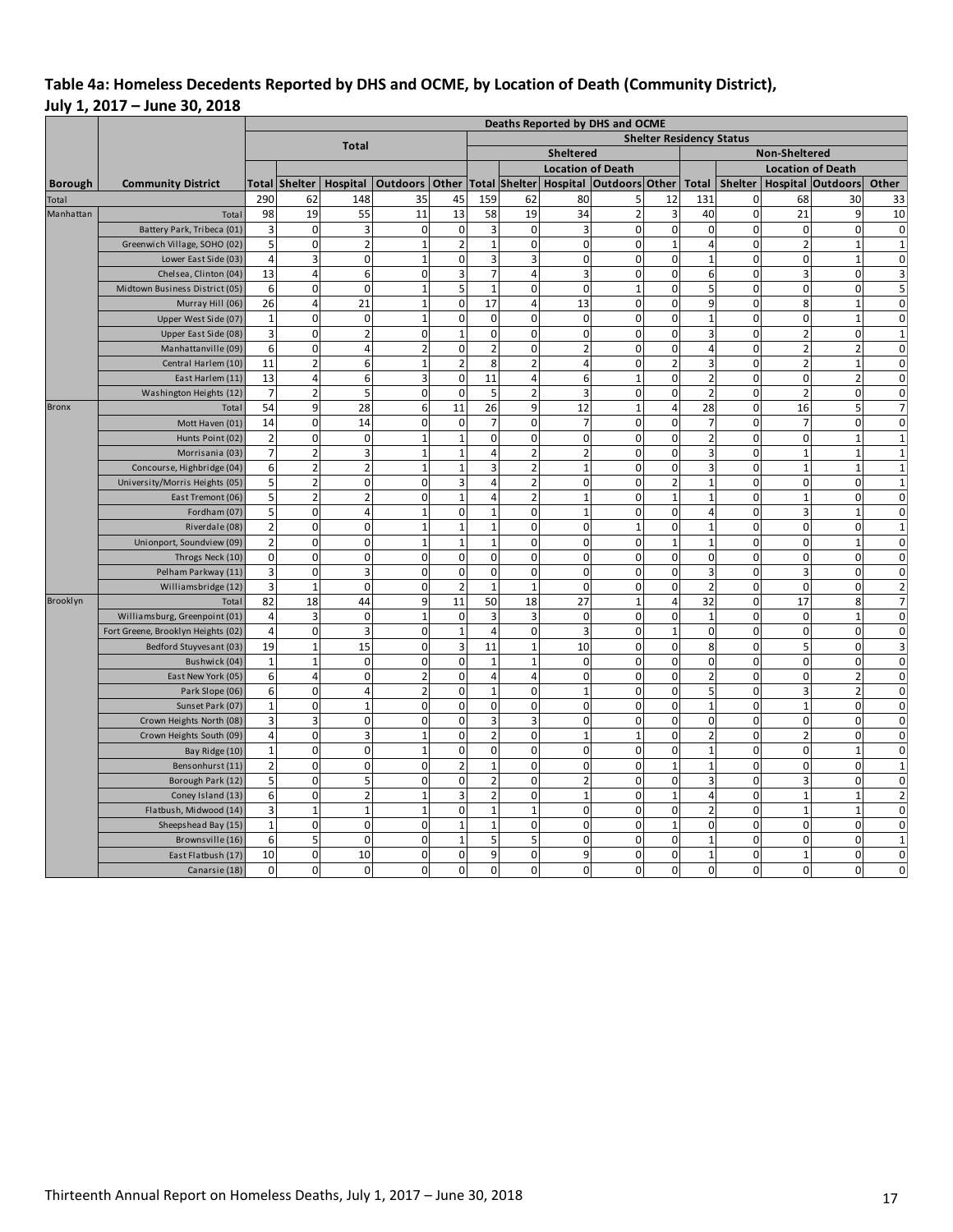## **Table 4a (continued): Homeless Decedents Reported by DHS and OCME, by Location of Death (Community District), July 1, 2017 – June 30, 2018**

|                |                                |          | Deaths Reported by DHS and OCME |              |                                                      |          |                  |          |                          |   |                                 |                      |          |    |                               |                |
|----------------|--------------------------------|----------|---------------------------------|--------------|------------------------------------------------------|----------|------------------|----------|--------------------------|---|---------------------------------|----------------------|----------|----|-------------------------------|----------------|
|                |                                |          |                                 | <b>Total</b> |                                                      |          |                  |          |                          |   | <b>Shelter Residency Status</b> |                      |          |    |                               |                |
|                |                                |          |                                 |              |                                                      |          | <b>Sheltered</b> |          |                          |   |                                 | <b>Non-Sheltered</b> |          |    |                               |                |
|                |                                |          |                                 |              |                                                      |          |                  |          | <b>Location of Death</b> |   |                                 |                      |          |    | <b>Location of Death</b>      |                |
| <b>Borough</b> | <b>Community District</b>      |          | Total Shelter                   | Hospital     | Outdoors Other Total Shelter Hospital Outdoors Other |          |                  |          |                          |   |                                 | Total                |          |    | Shelter   Hospital   Outdoors | Other          |
| <b>Queens</b>  | Total                          | 52       | 16                              | 19           |                                                      | q        | 25               | 16       |                          |   |                                 | 27                   |          | 12 |                               | 8              |
|                | Astoria, Long Island City (01) |          |                                 | 0            |                                                      |          |                  |          |                          |   |                                 |                      |          |    |                               | $\overline{2}$ |
|                | Sunnyside, Woodside (02)       |          |                                 | O.           |                                                      | $\Omega$ |                  |          |                          |   |                                 |                      |          |    |                               | $\mathbf 0$    |
|                | Jackson Heights (03)           |          | 0                               | O.           |                                                      | $\Omega$ |                  |          |                          |   | $\Omega$                        |                      |          |    |                               | $\mathbf 0$    |
|                | Elmhurst, Corona (04)          |          |                                 | Δ            |                                                      |          |                  |          |                          |   |                                 |                      |          |    |                               | $\mathbf 0$    |
|                | Ridgewood, Glendale (05)       |          | 0                               | O.           |                                                      | $\Omega$ |                  | O        |                          |   |                                 |                      |          |    |                               | $\mathbf 0$    |
|                | Rego Park, Forest Hills (06)   |          | 0                               |              |                                                      | $\Omega$ |                  | O        |                          |   | n                               |                      |          |    |                               | $\overline{0}$ |
|                | Flushing (07)                  | 6        |                                 |              |                                                      |          |                  |          |                          |   |                                 |                      |          |    |                               | $\overline{2}$ |
|                | Fresh Meadows, Briarwood (08)  |          | 0                               |              |                                                      |          |                  |          |                          |   |                                 |                      |          |    |                               | $\overline{0}$ |
|                | Woodhaven (09)                 | 8        | U                               | 61           |                                                      |          |                  |          |                          |   |                                 |                      |          |    |                               | $\overline{2}$ |
|                | Howard Beach (10)              |          |                                 | $\Omega$     |                                                      | $\Omega$ |                  |          |                          |   |                                 |                      |          |    | 0                             | $\mathbf 0$    |
|                | Bayside (11)                   | $\Omega$ | 0                               | $\Omega$     |                                                      | $\Omega$ |                  |          |                          |   |                                 |                      |          |    | $\Omega$                      | $\mathbf 0$    |
|                | Jamaica, St. Albans (12)       | 8        |                                 | ΩI           |                                                      |          |                  |          |                          |   |                                 |                      |          |    |                               |                |
|                | Queens Village (13)            |          | 3                               |              |                                                      |          |                  | 3        |                          |   |                                 |                      |          |    |                               |                |
|                | The Rockaways (14)             |          | 0                               |              |                                                      | $\Omega$ |                  | $\Omega$ |                          |   |                                 |                      |          |    |                               | $\overline{0}$ |
| <b>Staten</b>  | Total                          |          | 0                               |              |                                                      |          |                  | $\Omega$ |                          |   | $\cap$                          |                      | U        |    |                               |                |
| Island         | Port Richmond (01)             |          | $\Omega$                        |              |                                                      |          |                  | $\Omega$ |                          |   |                                 |                      |          |    |                               |                |
|                | Willowbrook, South Beach (02)  |          | n                               | $\Omega$     |                                                      | $\Omega$ |                  | $\Omega$ |                          | n | $\Omega$                        |                      |          |    |                               | $\overline{0}$ |
|                | Tottenville (03)               | 0        | 0                               | 0            |                                                      | 0        | 0                | 0        |                          | 0 | 0                               |                      | $\Omega$ | 0  |                               | $\Omega$       |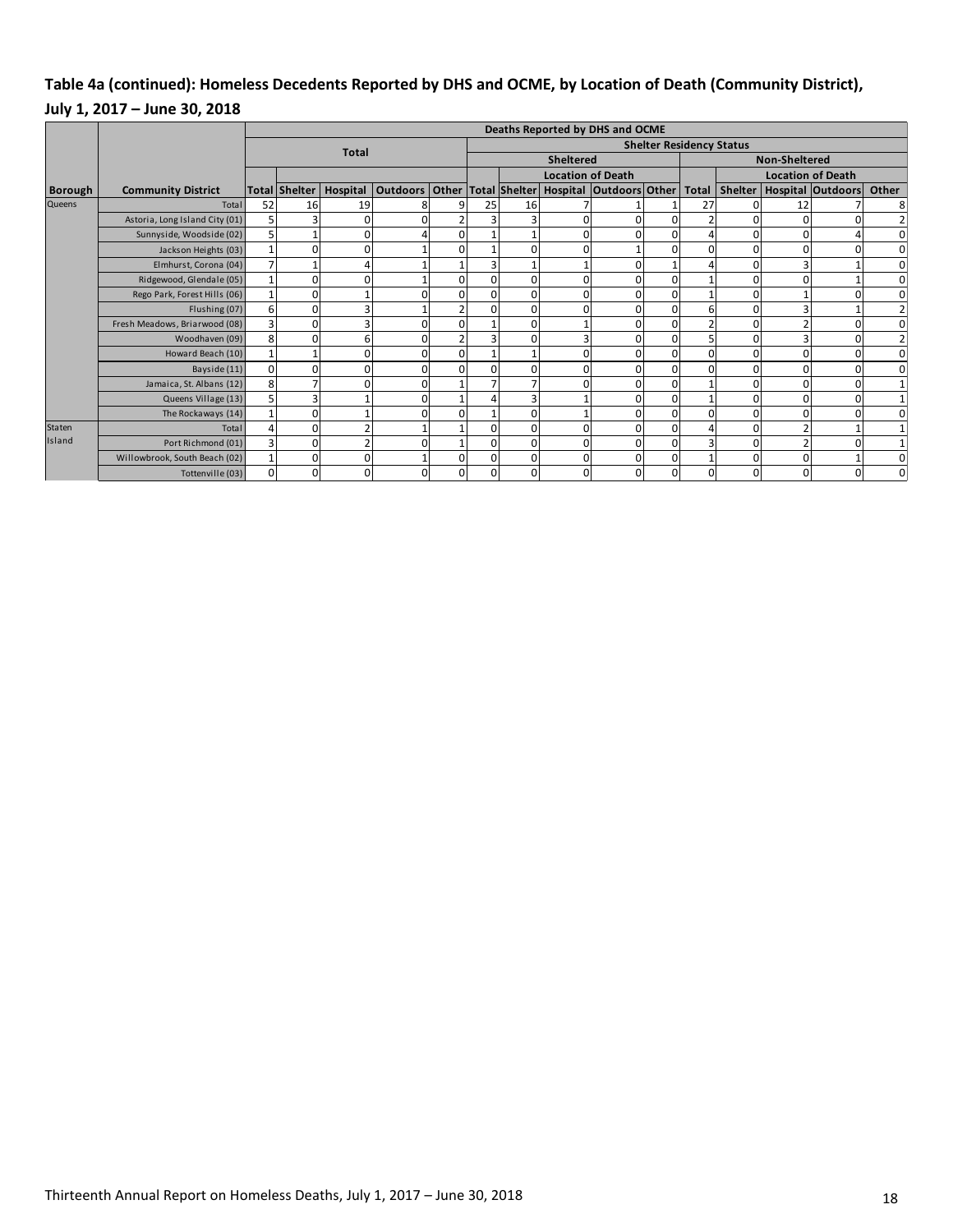|                | Deaths Reported by HRA* |                          |                 |              |  |  |  |  |  |  |  |  |  |  |
|----------------|-------------------------|--------------------------|-----------------|--------------|--|--|--|--|--|--|--|--|--|--|
|                |                         | <b>Sheltered</b>         |                 |              |  |  |  |  |  |  |  |  |  |  |
|                |                         | <b>Location of Death</b> |                 |              |  |  |  |  |  |  |  |  |  |  |
| <b>Borough</b> | <b>Total</b>            | <b>Shelter</b>           | <b>Hospital</b> | <b>Other</b> |  |  |  |  |  |  |  |  |  |  |
| Total          | 53                      | 30                       | 21              |              |  |  |  |  |  |  |  |  |  |  |
| Manhattan      | 15                      | 6                        | 9               |              |  |  |  |  |  |  |  |  |  |  |
| <b>Bronx</b>   | 21                      | 14                       | 5               |              |  |  |  |  |  |  |  |  |  |  |
| Brooklyn       | 13                      | 8                        | 5               |              |  |  |  |  |  |  |  |  |  |  |
| Queens         | 4                       |                          |                 |              |  |  |  |  |  |  |  |  |  |  |
| Staten Island  |                         |                          |                 |              |  |  |  |  |  |  |  |  |  |  |

**Table 4b. HRA Homeless Decedents by Location of Death, July 1, 2017 – June 30, 2018 \***

**Table 5: Homeless Decedents by Age, Reporting Agency and Sex, July 1, 2017 – June 30, 2018 \***

| <b>Age Category</b>                                                                                                                                                 |              |                 | Deaths Reported by DHS and OCME |                |        | Deaths Reported by HRA* |              |     |             |    |        |    |  |
|---------------------------------------------------------------------------------------------------------------------------------------------------------------------|--------------|-----------------|---------------------------------|----------------|--------|-------------------------|--------------|-----|-------------|----|--------|----|--|
|                                                                                                                                                                     | <b>Total</b> |                 | <b>Male</b>                     |                | Female |                         | <b>Total</b> |     | <b>Male</b> |    | Female |    |  |
|                                                                                                                                                                     | <b>All</b>   | %               | All                             | %              | All    | %                       | <b>All</b>   | %   | <b>All</b>  | %  | All    | %  |  |
| <b>All Ages</b>                                                                                                                                                     | 290          | 100             | 231                             | 80             | 59     | 20                      | 53           | 100 | 41          | 77 | 12     | 23 |  |
|                                                                                                                                                                     |              |                 |                                 |                |        |                         |              |     |             |    |        |    |  |
| $1 - 24$                                                                                                                                                            | 4            |                 |                                 |                |        |                         | 0            | U   | 0           |    | 0      |    |  |
| $25 - 44$                                                                                                                                                           | 93           | 32              | 70 I                            | 24             | 23     | 8                       | 12           | 231 | 8           | 15 |        | 8  |  |
| $45 - 64$                                                                                                                                                           | 157          | 54              | 129                             | 44             | 28     | 10 <sup>1</sup>         | 37           | 70  | 30 l        | 57 |        | 13 |  |
| $\geq 65$                                                                                                                                                           | 29           | 10 <sub>1</sub> | 27                              | 9 <sub>l</sub> |        |                         | 4            | 8   | 3           | 6  |        |    |  |
| * All HRA deaths occurred to homeless placed in Single Room Occupancy (SRO). SROs are not considered homeless shelters by HRA, but they are included in this report |              |                 |                                 |                |        |                         |              |     |             |    |        |    |  |

because they are homeless shelter residents according to Local Law No. 63 of 2005 (codified at New York City Administrative Code Section 17-190) definitions #2 "Homeless shelter resident" and #3 "Homeless shelter". See[: http://webdocs.nyccouncil.info/attachments/66681.htm](http://webdocs.nyccouncil.info/attachments/66681.htm)

HRA homeless sheltered deaths are reported separately and should not be added to other homeless sheltered deaths as there may be duplication. To comply with Article 27-F of the New York state Public Health Law which prohibits disclosure of any information that could reasonably identify someone having an HIV related illness or AIDS, personal identifiers on HRA homeless deaths were not provided, including community district of death.

\*\*Female includes transgender females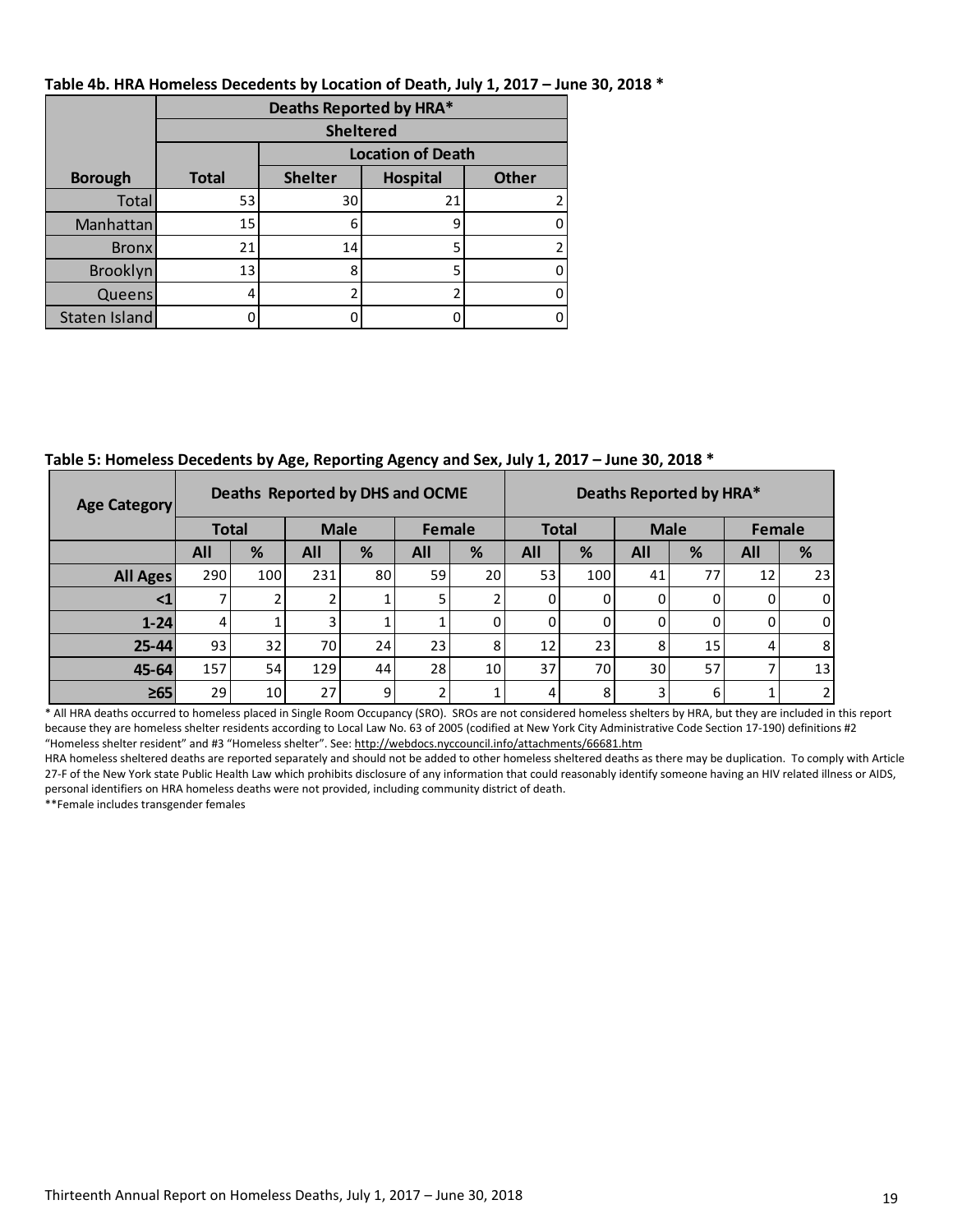## **Table 6a: Leading Cause of Death among Homeless Decedents Reported by DHS and OCME, by Sex, July 1, 2017 – June 30, 2018**

|                         |                                                                 |                |                | <b>Sex</b>     |                |                |                         |  |  |
|-------------------------|-----------------------------------------------------------------|----------------|----------------|----------------|----------------|----------------|-------------------------|--|--|
|                         |                                                                 | <b>Total</b>   |                |                | <b>Male</b>    |                | <b>Female</b>           |  |  |
|                         | <b>Cause of Death</b>                                           | All            | %              | All            | %              | All            | %                       |  |  |
| Rank*                   | <b>Total</b>                                                    | 290            | 100            | 231            | 100            | 59             | 100                     |  |  |
| $\mathbf{1}$            | <b>Drug related</b>                                             | 99             | 34             | 83             | 36             | 16             | 27                      |  |  |
| $\overline{2}$          | <b>Heart disease</b>                                            | 42             | 14             | 35             | 15             | $\overline{7}$ | 12                      |  |  |
| $\overline{\mathbf{3}}$ | Accidents (excluding drug overdose)                             | 36             | 12             | 27             | 12             | 9              | 15                      |  |  |
| 4                       | Suicide                                                         | 11             | 4              | 8              | 3              | 3              | 5                       |  |  |
| 5                       | Cancer                                                          | 9              | 3              | 8              | 3              | $\overline{1}$ | $\overline{2}$          |  |  |
| 6                       | Mental disorders due to alcohol use (alcohol misuse/dependence) | 8              | 3              | 6              | 3              | $\overline{2}$ | $\overline{3}$          |  |  |
| $\overline{7}$          | Influenza/pneumonia                                             | 7              | $\overline{2}$ | 5              | $\overline{2}$ | $\overline{2}$ | 3                       |  |  |
| $\overline{7}$          | Homicide                                                        | 7              | $\overline{2}$ | 6              | 3              | $\mathbf{1}$   | $\overline{\mathbf{c}}$ |  |  |
| 9                       | Chronic lower respiratory diseases                              | 6              | $\overline{2}$ | 4              | $\overline{2}$ | $\overline{2}$ | 3                       |  |  |
| 10                      | <b>Diabetes</b>                                                 | 5              | $\overline{2}$ | 4              | $\overline{2}$ | $\overline{1}$ | $\overline{2}$          |  |  |
| 10                      | <b>Stroke</b>                                                   | 5              | $\overline{2}$ | 5              | $\overline{2}$ | $\overline{0}$ | $\mathbf 0$             |  |  |
| 10                      | <b>Chronic liver diseases</b>                                   | 5              | $\overline{2}$ | 4              | $\overline{2}$ | $\overline{1}$ | $\overline{\mathbf{c}}$ |  |  |
| 13                      | <b>Sepsis</b>                                                   | $\overline{2}$ | $\mathbf{1}$   | $\overline{2}$ | $\mathbf{1}$   | $\mathbf 0$    | 0                       |  |  |
| 14                      | <b>Aortic aneurysms</b>                                         | 1              | 0              | $\mathbf{1}$   | 0              | $\mathbf 0$    | $\mathbf 0$             |  |  |
| 14                      | <b>Congenital Malformations</b>                                 | 1              | 0              | $\overline{0}$ | 0              | $\overline{1}$ | $\overline{\mathbf{c}}$ |  |  |
| 14                      | <b>Hepatitis</b>                                                | 1              | 0              | $\mathbf{1}$   | 0              | 0              | 0                       |  |  |
| 14                      | Nephritis                                                       | 1              | 0              | $\mathbf{1}$   | 0              | $\mathbf 0$    | $\mathbf 0$             |  |  |
| 14                      | <b>HIV</b>                                                      | 1              | 0              | $\Omega$       | 0              | $\mathbf{1}$   | $\overline{\mathbf{c}}$ |  |  |
| 14                      | <b>Alzheimer's Disease</b>                                      | 1              | 0              | 0              | $\overline{0}$ | $\overline{1}$ | $\overline{\mathbf{c}}$ |  |  |
| 14                      | <b>Hypertension</b>                                             | 1              | 0              | 1              | 0              | 0              | $\mathbf 0$             |  |  |
| 14                      | <b>Pregnancy related</b>                                        | 1              | 0              | $\overline{0}$ | 0              | $\overline{1}$ | $\overline{2}$          |  |  |
|                         | Other causes not rankable as leading causes                     | 40             | 14             | 30             | 13             | 10             | 17                      |  |  |

\* Because of ties some ranks do not appear.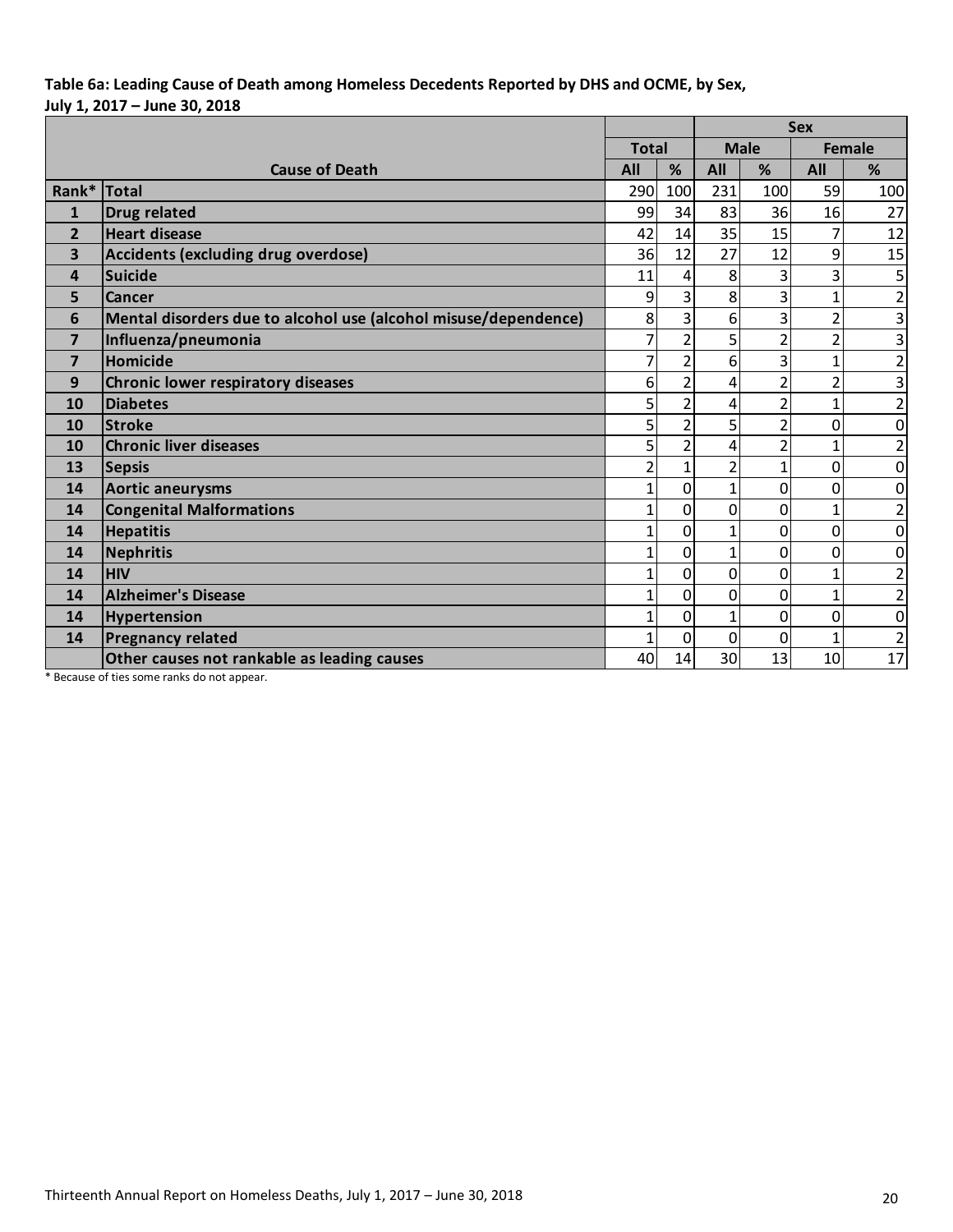## **Table 6b: Leading Cause of Death among Homeless Decedents Reported by DHS and OCME, by Shelter Residency Status, July 1, 2017 – June 30, 2018**

|                         |                                                                 |                                  |                | <b>Shelter Residency Status</b> |                |                      |                         |  |
|-------------------------|-----------------------------------------------------------------|----------------------------------|----------------|---------------------------------|----------------|----------------------|-------------------------|--|
|                         |                                                                 | <b>Sheltered</b><br><b>Total</b> |                |                                 |                | <b>Non-Sheltered</b> |                         |  |
|                         | <b>Cause of Death</b>                                           | All                              | %              | All                             | %              | All                  | %                       |  |
| Rank*                   | <b>Total</b>                                                    | 290                              | 100            | 159                             | 100            | 131                  | 100                     |  |
| $\mathbf{1}$            | <b>Drug related</b>                                             | 99                               | 34             | 63                              | 40             | 36                   | 27                      |  |
| $\overline{2}$          | <b>Heart disease</b>                                            | 42                               | 14             | 27                              | 17             | 15                   | 11                      |  |
| $\overline{\mathbf{3}}$ | Accidents (excluding drug overdose)                             | 36                               | 12             | 14                              | 9              | 22                   | 17                      |  |
| 4                       | Suicide                                                         | 11                               | 4              | 8                               | 5              | 3                    | $\overline{\mathbf{c}}$ |  |
| 5                       | Cancer                                                          | 9                                | 3              | 3                               | $\overline{2}$ | 6                    | 5                       |  |
| 6                       | Mental disorders due to alcohol use (alcohol misuse/dependence) | 8                                | 3              | $\overline{2}$                  | $\overline{1}$ | 6                    | 5                       |  |
| $\overline{7}$          | Influenza/pneumonia                                             | $\overline{7}$                   | $\overline{2}$ | 5                               | 3              | $\overline{2}$       | $\overline{2}$          |  |
| $\overline{7}$          | Homicide                                                        | $\overline{7}$                   | $\overline{2}$ | 5                               | $\overline{3}$ | $\overline{2}$       | $\overline{2}$          |  |
| 9                       | Chronic lower respiratory diseases                              | 6                                | $\overline{2}$ | $\overline{2}$                  | $\overline{1}$ | 4                    | 3                       |  |
| 10                      | <b>Diabetes</b>                                                 | 5                                | $\overline{2}$ | 3                               | $\overline{2}$ | $\overline{2}$       | $\overline{2}$          |  |
| 10                      | <b>Stroke</b>                                                   | 5                                | $\overline{2}$ | 3                               | $\overline{2}$ | $\overline{2}$       | $\overline{2}$          |  |
| 10                      | <b>Chronic liver diseases</b>                                   | 5                                | $\overline{2}$ | $\overline{1}$                  | $\overline{1}$ | 4                    | $\overline{3}$          |  |
| 13                      | <b>Sepsis</b>                                                   | $\overline{2}$                   | $\mathbf{1}$   | $\overline{2}$                  | $\overline{1}$ | $\overline{0}$       | $\mathbf 0$             |  |
| 14                      | <b>Aortic aneurysms</b>                                         | $\overline{1}$                   | 0              | 0                               | $\mathbf 0$    | $\mathbf{1}$         | 1                       |  |
| 14                      | <b>Congenital Malformations</b>                                 | $\overline{1}$                   | $\overline{0}$ | 1                               | $\mathbf{1}$   | 0                    | $\mathbf 0$             |  |
| 14                      | <b>Hepatitis</b>                                                | $\overline{1}$                   | $\overline{0}$ | $\overline{1}$                  | $\overline{1}$ | 0                    | $\mathbf 0$             |  |
| 14                      | <b>Nephritis</b>                                                | $\overline{1}$                   | 0              | $\overline{1}$                  | $\overline{1}$ | 0                    | $\mathbf 0$             |  |
| 14                      | <b>HIV</b>                                                      | $\mathbf 1$                      | $\mathbf 0$    | $\overline{1}$                  | $\mathbf{1}$   | 0                    | $\mathbf 0$             |  |
| 14                      | <b>Alzheimer's Disease</b>                                      | $\overline{1}$                   | $\overline{0}$ | 1                               | $\overline{1}$ | 0                    | $\mathbf 0$             |  |
| 14                      | Hypertension                                                    | $\overline{1}$                   | $\overline{0}$ | 1                               | $\overline{1}$ | 0                    | $\mathbf 0$             |  |
| 14                      | <b>Pregnancy related</b>                                        | $\overline{1}$                   | $\mathbf{0}$   | 1                               | $\mathbf{1}$   | 0                    | $\mathbf 0$             |  |
|                         | Other causes not rankable as leading causes                     | 40                               | 14             | 14                              | 9              | 26                   | 20                      |  |

\* Because of ties some ranks do not appear.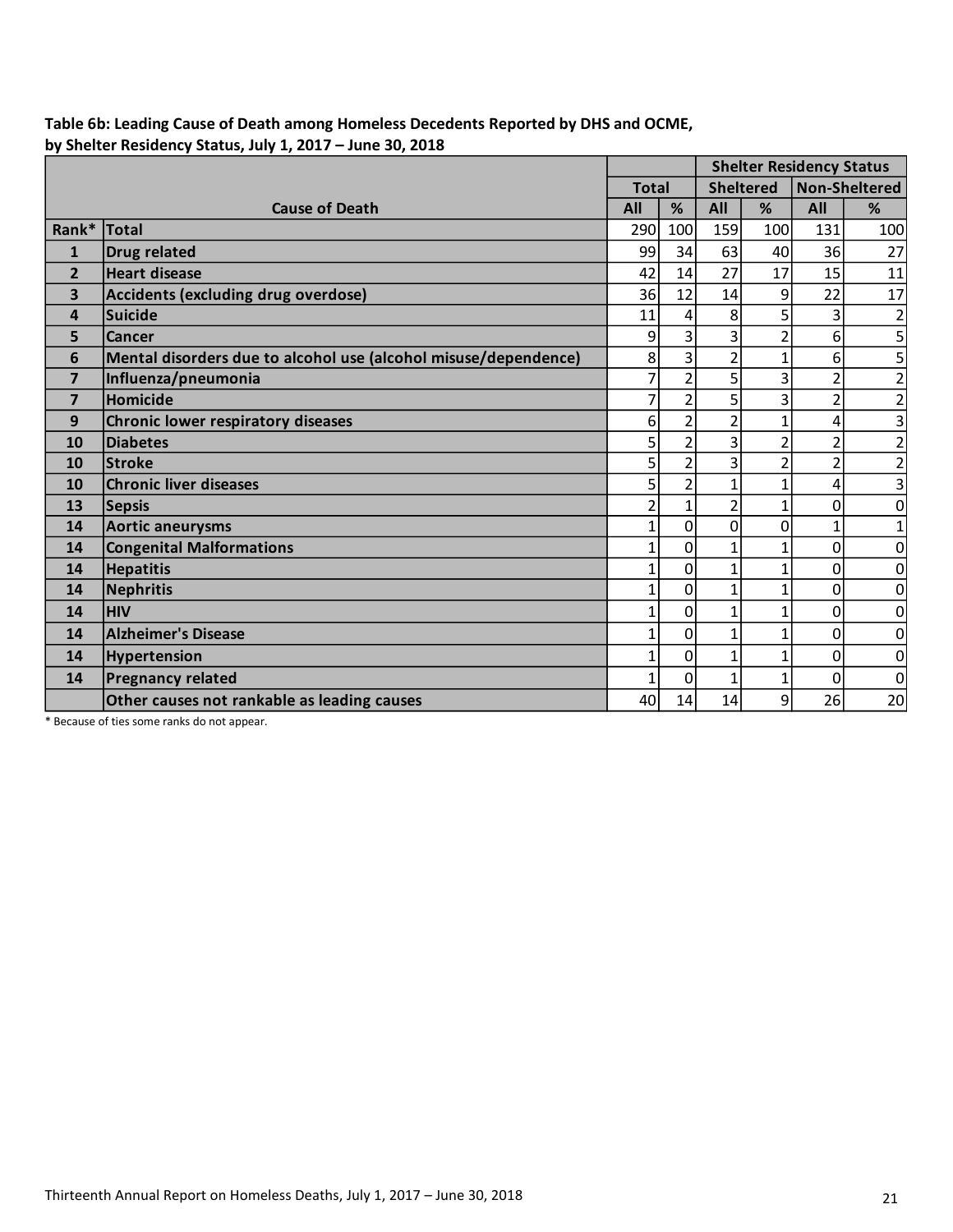#### **Table 6c: External Causes of Death\*\* Among Homeless Decedents Reported by DHS and OCME, by Sex, July 1, 2017 – June 30, 2018**

|                         |                                           | <b>Sex</b>   |          |             |     |            |                |
|-------------------------|-------------------------------------------|--------------|----------|-------------|-----|------------|----------------|
|                         |                                           | <b>Total</b> |          | <b>Male</b> |     | Female     |                |
|                         | <b>Cause of Death</b>                     | All          | %        | %<br>All    |     | <b>All</b> | %              |
| Rank*                   | <b>Total</b>                              | 156          | 100      | 127         | 100 | 29         | 100            |
| $\mathbf{1}$            | <b>Accidental drug overdose</b>           | 93           | 60       | 79          | 62  | 14         | 50             |
| $\overline{2}$          | Poisoning by noxious substance            | 14           | 9        | 12          | 9   |            | 7              |
| 3                       | <b>Suicide</b>                            | 11           |          | 8           | 6   | 3          | 11             |
| $\boldsymbol{4}$        | <b>Undetermined intent</b>                | 9            | $6 \mid$ | 7           | 6   |            | 7              |
| 5                       | Homicide                                  |              | 5        | 6           | 5   |            | $\vert$        |
| 6                       | <b>Other non-transport accidents</b>      | 6            | 4        | ኀ           |     | 4          | 14             |
| $\overline{\mathbf{z}}$ | <b>Falls</b>                              | 5            | 3        | 5           | 4   | 0          | $\Omega$       |
| 8                       | <b>Exposure to excessive natural cold</b> | 4            | 3        | 2           | 2   |            | 7              |
| 8                       | Railway                                   | 4            | 3        | 3           | 2   |            | $\vert$        |
| 10                      | <b>Motor vehicle accidents</b>            |              |          | 2           | 2   | 0          | $\Omega$       |
| 11                      | <b>Exposure to excessive natural heat</b> |              |          |             |     | 0          | $\overline{0}$ |

\* Because of ties some ranks do not appear.

\*\*External causes of death include accidents, suicide, assault, legal intervention, events of undetermined intent, operations of war and their sequelae, and complications of medical and surgical care.

#### **Table 6d: External Causes of Death among Homeless Decedents Reported by DHS and OCME, by Shelter Residency Status, July 1, 2017 – June 30, 2018**

|                |                                           |              |     | <b>Shelter Residency Status</b> |     |                      |     |  |
|----------------|-------------------------------------------|--------------|-----|---------------------------------|-----|----------------------|-----|--|
|                |                                           | <b>Total</b> |     | <b>Sheltered</b>                |     | <b>Non-Sheltered</b> |     |  |
|                | <b>Cause of Death</b>                     | <b>All</b>   | %   | All                             | %   | All                  | %   |  |
| Rank*          | <b>Total</b>                              | 156          | 100 | 89                              | 100 | 67                   | 100 |  |
| 1              | <b>Accidental drug overdose</b>           | 93           | 60  | 59                              | 66  | 34                   | 51  |  |
| $\overline{2}$ | Poisoning by noxious substance            | 14           | 9   |                                 | 6   | 9                    | 13  |  |
| 3              | <b>Suicide</b>                            | 11           |     | 8                               | 9   | 3                    | 4   |  |
| 4              | <b>Undetermined intent</b>                | 9            | 6   |                                 |     | 6                    | 9   |  |
| 5              | Homicide                                  |              |     |                                 | 6   | 2                    | 3   |  |
| 6              | Other non-transport accidents             | 6            |     |                                 | 6   |                      | 1   |  |
| 7              | Falls                                     | 5            | 3   |                                 |     | 4                    | 6   |  |
| 8              | <b>Exposure to excessive natural cold</b> | 4            | 3   |                                 |     |                      | 3   |  |
| 8              | Railway                                   | 4            |     |                                 |     | 4                    | 6   |  |
| 10             | <b>Motor vehicle accidents</b>            |              |     |                                 |     |                      | 1   |  |
| 11             | <b>Exposure to excessive natural heat</b> |              |     | 0                               | 0   |                      | 1   |  |

\* Because of ties some ranks do not appear.

\*\*External causes of death include accidents, suicide, assault, legal intervention, events of undetermined intent, operations of war and their sequelae, and complications of medical and surgical care.